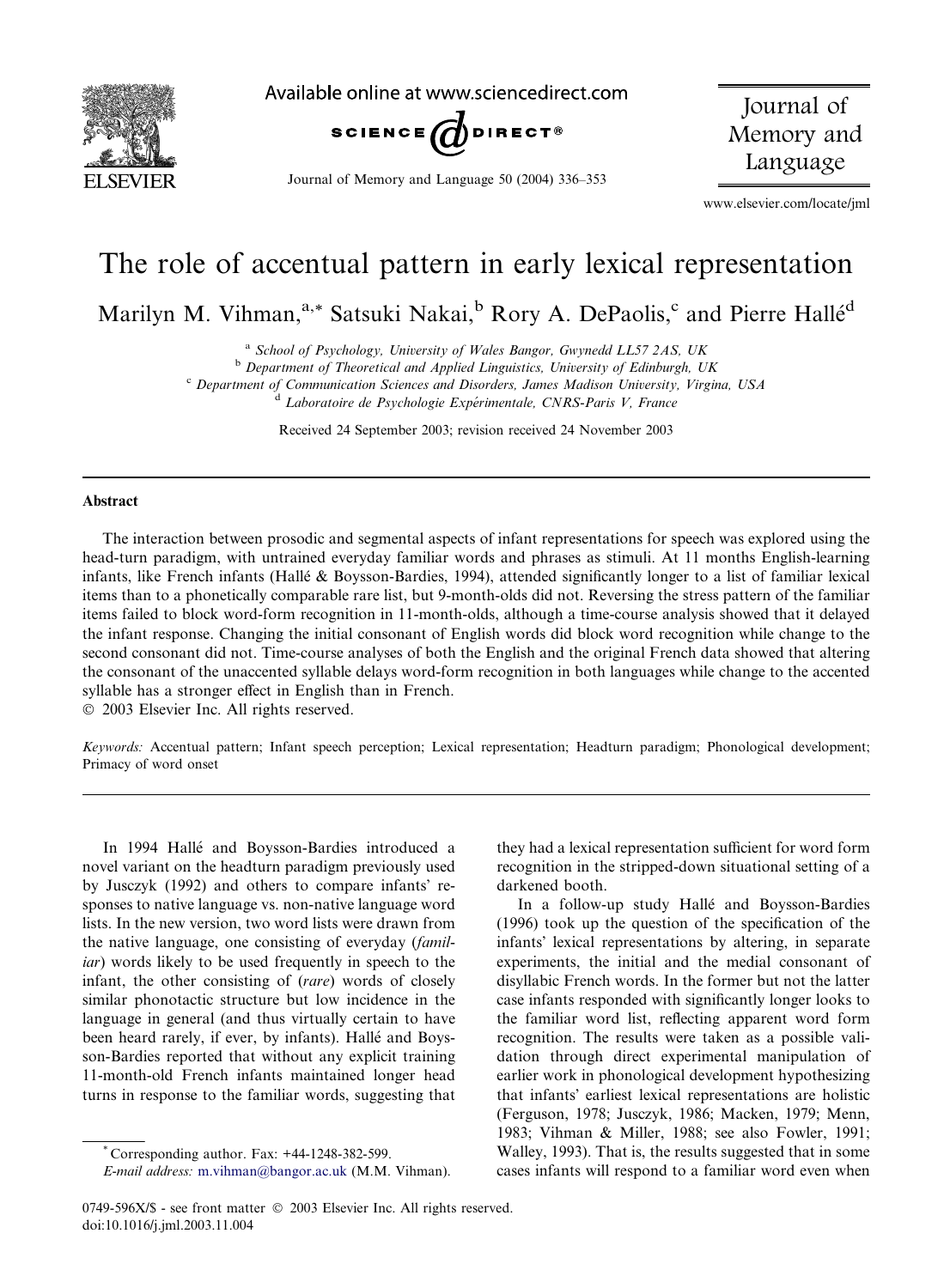the form with which they are presented is not fully accurate, or does not fully correspond to the form normally heard. This can be taken to mean that infants word representations are not fully specified, so that certain changes can go undetected, permitting a recognition response.

The experiments to be reported here return to these issues, extending the paradigm to test English infants, 9 as well as 11-month-olds, and to include alterations to stimuli affecting stress pattern ('misstressing') as well as consonants at syllable-onset ('mispronunciation'). We make use of time-course analyses to compare infants responses to the normal and the deviant stimuli. This allows us to distinguish immediate from delayed recognition of altered and unaltered familiar words. Additionally, we reanalyse the original French data in order to make a direct comparison between the effect of initial vs. medial consonant change on the two populations of infants.

The broad goal of the study is to explore the relative weight of prosodic and segmental aspects of infant representations for speech at the end of the first year. Intensive experimental studies of infant speech perception over the past 10–15 years have provided a developmental picture in which advances are first seen mainly with respect to prosodic knowledge or familiarity with the native language, while increasing familiarity with segmental patterning emerges largely in the second half of the first year (Vihman, 2002). As is now widely appreciated, infants' capacity to discriminate contrasting speech patterns is acute from the first months of life (see Jusczyk, 1997; Vihman, 1996 for reviews). With respect to the recognition of familiar speech patterns, however, infants have been found to be responsive to native language prosodic patterns from soon after birth (Mehler et al., 1988), but to respond differentially to native vs. non-native segmental patterns only some months later (Jusczyk, Friederici, Wessels, Svenkerud, & Jusczyk, 1993b). From 9 months on we find evidence for increasing familiarity responses to native vs. non-native segmental patterns (Jusczyk et al., 1993b; Jusczyk, Luce, & Charles-Luce, 1994), and by  $10-12$  months we see a loss of capacity for discriminating non-native consonantal contrasts, from which an attentional shift shaped by familiarity with native segmental patterns has been inferred (Best, McRoberts, LaFleur, & Silver-Isenstadt, 1995; Lalonde & Werker, 1995; Werker & Tees, 1984).

More recent studies have provided a good deal of experimental evidence bearing on the period of transition in the middle of the first year, when segmental as well as prosodic patterns begin to be known. In several studies of infant capacities to segment words from the speech stream Jusczyk, Morgan and their colleagues investigated the changing developmental role of prosodic pattern and its relation to segmental cues. For example, Morgan (1996) reported that 6-month-olds

responded only to changes affecting the prosodic patterns of trained syllable sequences, apparently failing to detect segmental changes (see also Morgan & Saffran, 1995). Mattys, Jusczyk, Luce, and Morgan (1999) provided strong evidence that infants have already developed familiarity with subtle distributional characteristics of segmental patterning by 9 months of age. However, the final experiment in this study demonstrated that where the prosodic and phonotactic cues were in conflict, the 9-month-olds disregarded the phonotactic cue (i.e., the cue based on segmental sequence). Thus, it appears that at 9 months prosodic patterns continue to be more salient to infants than segmental patterns (cf. also Jusczyk, Cutler, & Redanz, 1993a; Myers et al., 1996).

One study of infant capacities for word segmentation provided evidence that infants can recognize segmental sequences as early as 7 months. Jusczyk and Aslin (1995) trained or 'primed' infants with a set of monosyllabic words to which they were later exposed in a short narrative context. These English-learning infants showed evidence of recognizing the trained words (whereas 6 month-olds did not), but failed to show word recognition (or segmentation of the narrative passages) when the initial consonant of the words had been altered in training (e.g., tup and bawg instead of cup and  $\log$ ). The authors saw these results as reflecting 'rather detailed [infant] representations of the sound patterns of the target words' (p. 14; see also Bailey & Plunkett, 2002; Swingley & Aslin, 2002, who found altered initial segments to impair word recognition (in English) in 14–15 and 18- and 24-month-olds, respectively, and who drew a similar conclusion).

An alternative view is that the initial consonant may provide a crucial 'anchor' for infant word form representations in English, while the remainder of the representation may or may not include full segmental detail. Indeed, Jusczyk, Goodman, and Baumann (1999) showed that commonalities characterizing either onset consonants or onset CV sequences in CVC monosyllables were sufficient to result in longer looking times in 9-month-old infants, although assonance (commonalities in the medial vowel only) and rhyme (VC portion of the CVC monosyllable) failed to do so. In a follow-up study with older infants Goodman and Juszcyk (2000) found that 14-month-old infants also responded to similarities in onset consonants (in monosyllables) but not to rhymes; 18-month-olds also failed to exhibit an attentional response to rhymes.

Recall that in Hallé and Boysson-Bardies' (1996) study, contrary to Jusczyk and Aslin (1995), infants responded to familiar words (e.g., *canard* 'duck') despite an initial consonant change (ganard, shanard). This study differed from that of Jusczyk and Aslin (1995) in four important respects: infant age (7 vs. 11 months), language (English vs. French), stimuli (words trained as part of the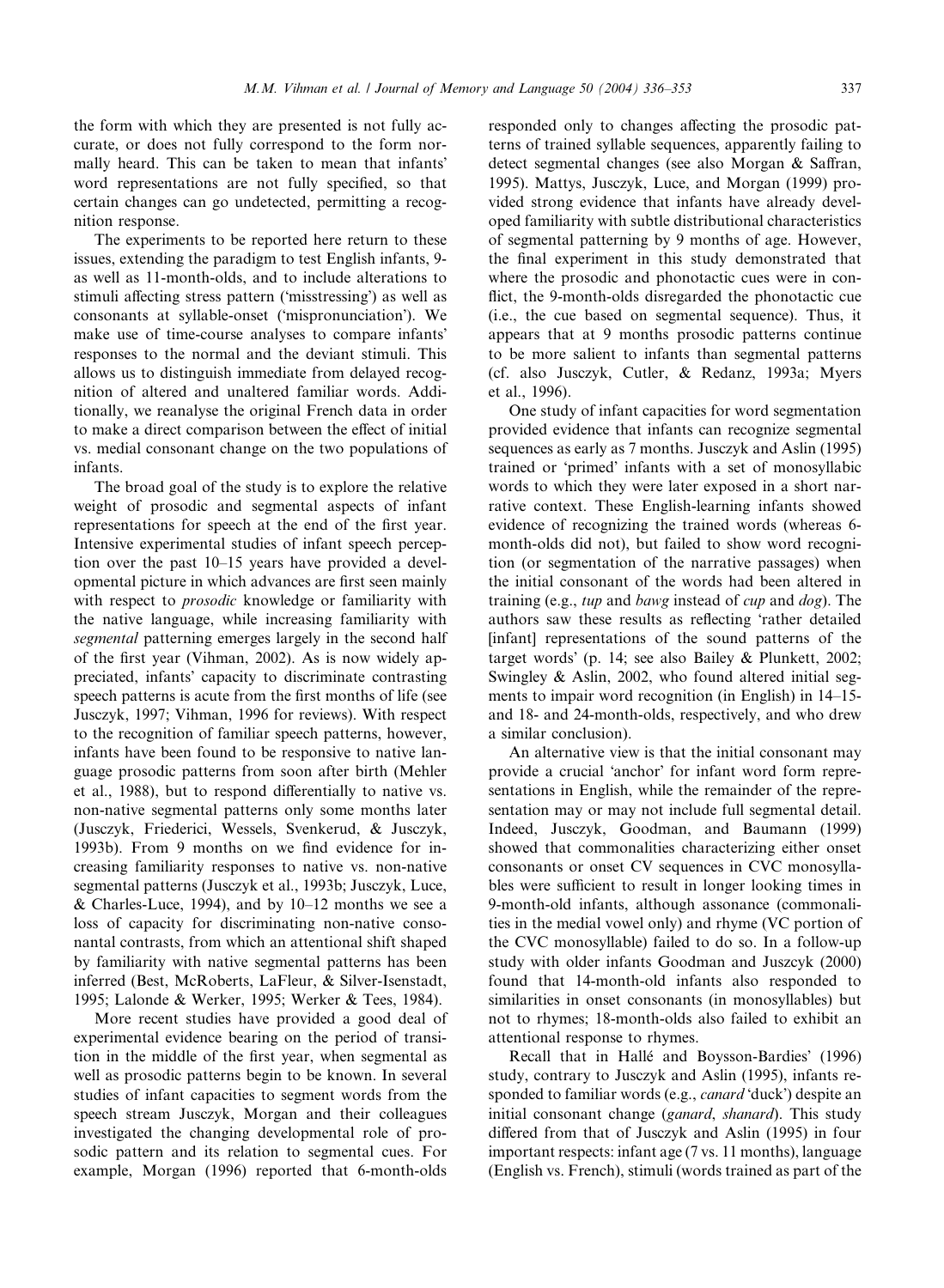experiment vs. words familiar from everyday exposure), and task (response to individual words embedded in narrative passages vs. response to word lists). Hallé and Boysson-Bardies proposed that their results could be due to a shift in infant representation for speech—in the second half of the first year, just the period in which words begin to be understood—from an earlier relatively well specified 'phonetically analytic' representation to a later, more global or segmentally underspecified representation characteristic of a "'lexical'' attention mode' (p. 477). This interpretation takes the age difference to be the crucial one (see also Werker & Stager, 2000). An alternative interpretation would emphasize instead the language difference between the two studies, supposing that it may have been differences in the interaction of the segmental and prosodic aspects of speech in English vs. French that were responsible for the different findings. Long term exposure to the consistent iambic patterning of French disyllabic words and phrases might draw infants' attention away from word-initial consonants (as Hallé & Boysson-Bardies, 1996, also suggest, p. 477), whereas the trochaic patterns most typical of English might lend special weight to the initial consonant.

Analyses of children's early words in relation to their adult targets provide indirect support for the idea that the stressed or accented syllable might be better represented by children than the unstressed syllable, since the stressed syllable tends to be more accurately reproduced while the unstressed syllable in disyllabic productions is often adapted for ease of production of the word pattern as a whole, with vowel or consonant assimilation or omission affecting the unstressed but generally not the stressed syllable in a number of languages. In particular, French initial consonants may be omitted or replaced by [h] or a consonant harmonising with the medial consonant (*voilà* 'there you are' > [lala] (Laurent)), while in English it is the onset consonant of the second (unstressed) syllable that is more likely to harmonize to the word-initial consonant (water > [wawa] (Deborah); examples from Vihman, 1996, Appendix C).

The contrast between the accentual systems of English and French makes the replication of a French study with English infant participants a useful starting point for the further exploration of the relative importance of prosodic vs. segmental patterns in early lexical representation or word-form recognition. The mixedstress English accentual system makes it possible to test directly the effect of a stress shift on infant word form recognition. Furthermore, the fact that most of the disyllabic words used with infants are trochaic provides a good opportunity, in light of the French study, to test the hypothesis that the stressed syllable is better represented than the unstressed syllable. Finally, by directly analysing the time-course of both the English data and the original French data we should be able to identify both similarities and differences in infant responses, providing a more reliable basis for interpretation of the findings of the two sets of experiments taken together.

Studies investigating the responses of infants exposed to English in the prelinguistic period have not so far used as stimuli untrained real words or phrases that children may be expected to learn from everyday experience. The experiments we report here were designed to provide evidence from English that replicates the Halle and Boysson-Bardies studies with regards to all but the language factor, making it possible to better establish the interrelation of prosodic and segmental aspects of early lexical representation. Specifically, we address the question of whether, and to what extent, the accented syllable may serve as an anchor for infants' first lexical representations. In addition we explore the balance, or trade-off, between prosodic and segmental pattern as a basis for infant responses to speech at 11 months.

In order to establish a baseline age for untrained lexical representation in the absence of any situational cue we began by replicating, with children exposed to British English, the basic finding of longer attending to familiar vs. rare lexical items at 11 months (Hallé & Boysson-Bardies, 1994), while testing to see whether 9-month-old infants exposed to English might already exhibit such a differential response (Experiment 1). We then used the 'modification of familiar words' paradigm (Hallé & Boysson-Bardies, 1996) in follow-up experiments to test the weight of prosodic factors and the degree of integration of segmental and prosodic aspects of lexical representations. We first tested the role of accentual contour per se in infant familiar word or phrase recognition by 'misstressing' the words used as stimuli (Experiment 2) and then altered first the initial, then the medial consonant in trochaic words to test whether 'mispronouncing' the words would block recognition (Experiment 3). Timecourse analyses of both the present English data and Halle and Boysson-Bardies' French data are used here in an attempt to gain insight into the infants' response to the deviant (misstressed or mispronounced) stimuli.

#### Experiment 1

To ascertain whether infants exposed to English would respond with greater attention to lexical items expected to be familiar from their everyday experience we conducted a replication of the study reported by Hallé and Boysson-Bardies (1994), using for the familiar list materials drawn primarily from a longitudinal study of infants acquiring American English. We included two samples of children, at ages 9 and 11 months, in an attempt to ascertain the approximate earliest age for a familiarity response to a list of everyday lexical items. Like Hallé and Boysson-Bardies (1994), but in contrast to Jusczyk and Aslin (1995), we used as stimuli words and phrases that we could expect the infants to have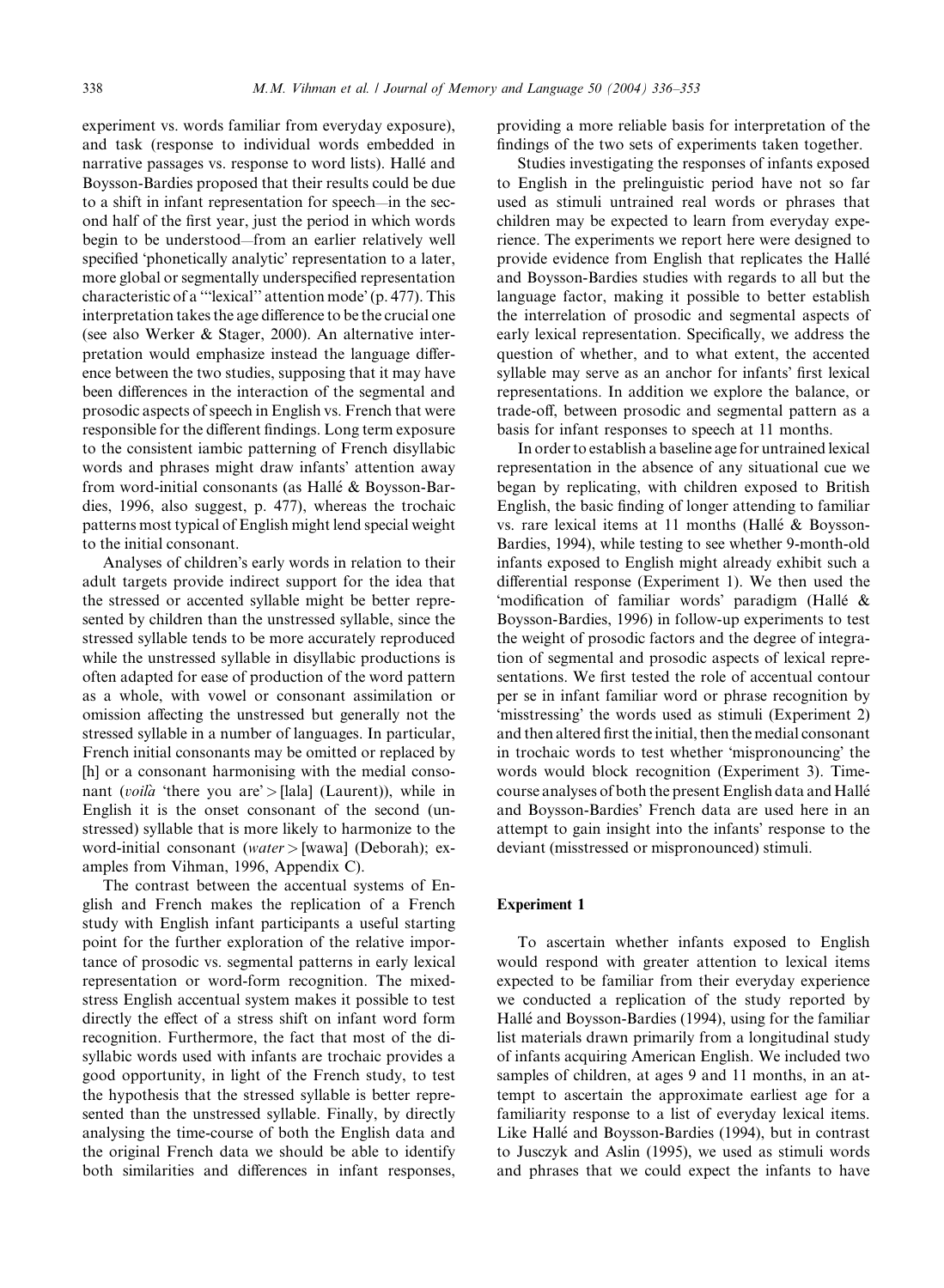## Method

The general procedure used was the head turn preference method originally developed by Colombo and Bundy (1981, 1983) and Fernald (1985), later modified by Jusczyk and his colleagues (Jusczyk et al., 1993b), and subsequently adapted by Halle and Boysson-Bardies (1996). The procedure is based on the observation that infants tend to orient their head towards an attended sound source, together with the assumption that infants will attend longer to (or show an apparent tendency to 'prefer') words (or other patterns) which they recognize ('familiar words and phrases').

#### Participants

Two groups of 12 infants were tested, one at 9 and the other at 11 months of age (Baseline9 [Experiment 1a] and Baseline11 [Experiment 1b], respectively). The infants in the younger group averaged 39 weeks, 3 days (range: 38 weeks, 1 day, to 42 weeks, 3 days). There were 7 males and 5 females in this group. Eight additional infants participated but could not be tested successfully due to crying (5) and equipment problems (3). The infants in the older group averaged 48 weeks, 1 day (range: 46 weeks, 5 days, to 49 weeks, 2 days). Eight male and 4 female infants were tested in this group. Two additional infants were tested but did not meet training criteria (they looked towards one side only during the training phase).

#### Stimuli

The lexical lists used as stimuli are presented in Table 1. Disyllables were used because they make up the single largest category of words produced by infants, crosslinguistically (Boysson-Bardies & Vihman, 1991), and also because they could serve to test the effect of mis-

#### Table 1 Stimuli used in Experiments 1 and 2

placed stress on infants' recognition of familiar words or phrases in a planned follow-up experiment. Familiar words and disyllabic phrases were chosen from those found in studies of young infants' production (Hart, 1991; Vihman & McCune, 1994), since we may suppose that these would also be among the first word forms for which children form stable representations. Cultural and dialect differences between American and British English were taken into account (e.g., the British baby talk term nappy [US diaper] was used). Responses to the Oxford Communicative Development Inventory (Hamilton, Plunkett, & Schafer, 2000) by a separate sample of 18 English parents of 11-month-olds living in the North Wales area indicated that a mean of 6 infants understood each of the words used as stimuli (five of the words were reported to be understood by 9 or more infants). Note that this is a conservative estimate of the number of words likely to prove familiar, since 'understanding' (or appreciation of the form-meaning link) is not required of the infants in the experiment but only 'recognition' (of the word form alone). Furthermore, since the words were presented as lists rotating through different orders across trials (as described under Procedure, below), each infant had a reasonable chance of hearing one or two familiar words on any given trial.

Phrases consisting of a function word combined with a monosyllabic content word were included alongside single words for several reasons. First, they make up a substantial proportion of the disyllabic patterns of English, in infant-directed speech as well as elsewhere (Morgan, 1996; Vihman, DePaolis, & Davis, 1998). Secondly, studies of early production in English suggest that short phrases are often treated as if they were a single lexical unit by children (e.g., Dore, Franklin, Miller, & Ramer, 1976; Peters, 1983; Peters & Menn, 1993). Since we were interested not in how children are able to segment words but rather in the nature of infant lexical representations, recognition of short phrases that

|          | Familiar word | Phonetic transcription      | Rare word<br>(unfamiliar to infants) | Phonetic transcription     |
|----------|---------------|-----------------------------|--------------------------------------|----------------------------|
| Trochaic | apple         | $/$ æpəl $/$                | bridle                               | /braidal/                  |
|          | baby          | /berbi/                     | cycle                                | $/sa$ <sub>I</sub> $k$ əl/ |
|          | button        | $/b$ $A$ t $\partial$ n $/$ | fog light                            | $/f$ oqlart $/$            |
|          | mummy         | /m <sub>Δ</sub> mi/         | maiden                               | $/$ merdən $/$             |
|          | nappy         | $/$ næpi $/$                | manna                                | /mænə/                     |
|          | sleepy        | /slipi/                     | mortar                               | /mota/                     |
|          | thank you     | /eænkju/                    | thorough                             | /eara/                     |
| Iambic   | a ball        | $\lambda$ bol $\lambda$     | a bine                               | $/$ əbain $/$              |
|          | away          | $/$ <sub>aweI</sub> $/$     | a noose                              | /ənus/                     |
|          | balloon       | /bəlun/                     | compare                              | $/k$ amp $\epsilon$ ə/     |
|          | fall down     | /foldaun/                   | disturb                              | $/d$ <i>stab</i> $/$       |
|          | tonight       | $/t$ ənait $/$              | taboo                                | /təbu/                     |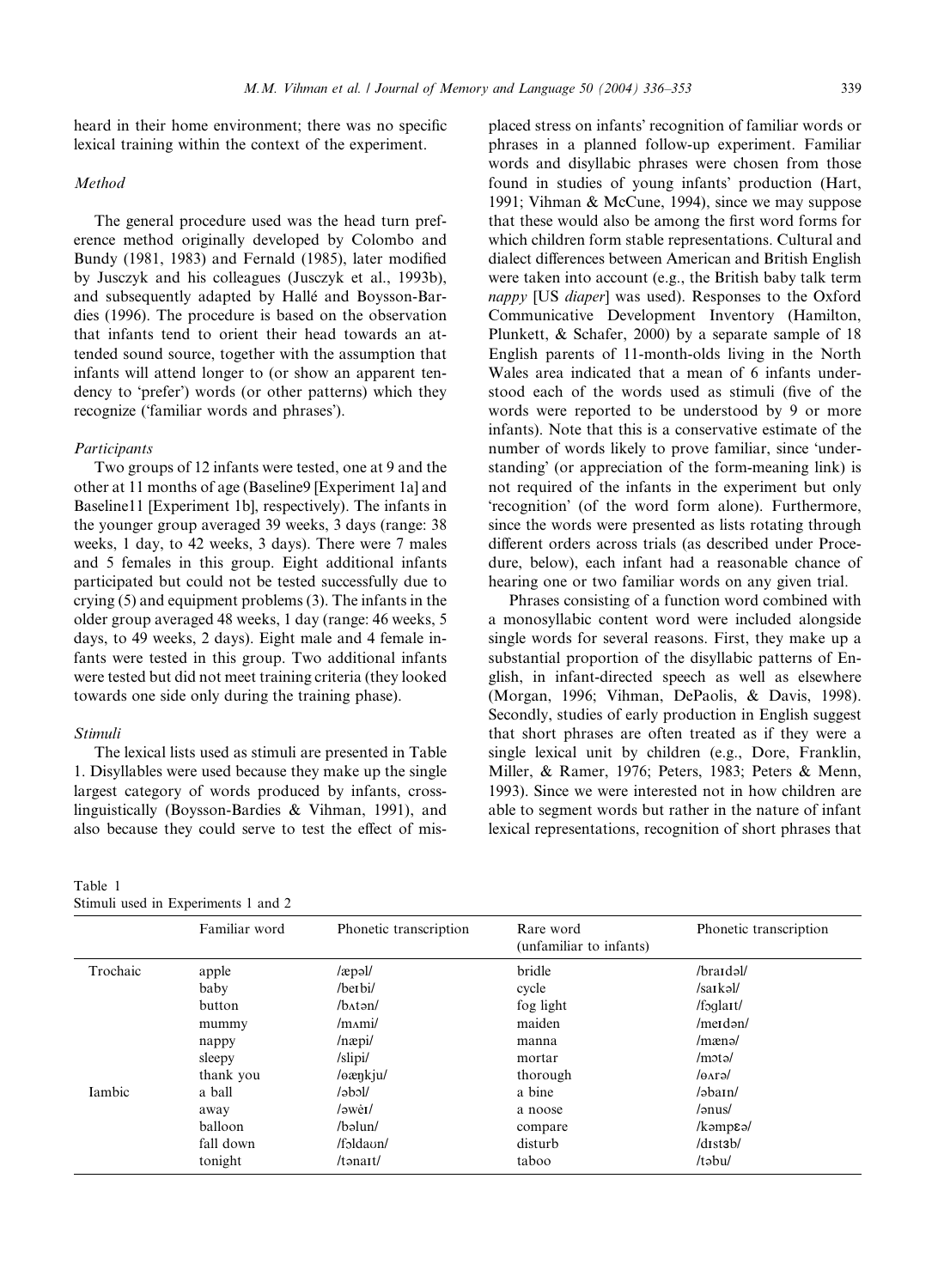are often heard as units seemed as relevant to us as the recognition of what counts as single word units for the adult system. Finally, we wanted to include lexical items reflecting the dual accentual system of English, but attempts at phrases account for by far the majority of iambic patterns found in children's early production lexicons (Vihman et al., 1998); iambic words are extremely uncommon. Out of the 60 distinct identifiable disyllabic word types attempted at age 16 months by 20 participants in Vihman and McCune (1994), only three  $(5\%)$  were iambic (balloon, goodbye, hello). In short, inclusion of disyllabic iambic phrases as stimuli alongside conventional word forms seemed appropriate for testing 9- and 11-month-old infants acquiring English.

The 'rare' items were chosen from words that were relatively uncommon according to the frequency tables of Francis and Kucera (1982) (words with less than 114 occurrences in the one million word corpus). The phonotactic complexity of the rare items was matched to that of the familiar, although care was taken to avoid excessive similarity (e.g., apple and opal). To balance the vowel-initial iambs in the familiar list we included in the rare list two iambic phrases consisting of the indefinite article followed by a rare monosyllabic word (a bine, a noose). In addition, fog light was included as a quasiphrasal trochaic pattern, to balance the familiar (trochaic) phrase thank you. Although neither fog light nor (a) bine occur in Francis and Kucera's tables, we considered them infrequent enough to be included as 'rare' (i.e., unlikely to have ever been heard by the infants).

Basing our frequency values on Mines, Hanson, and Shoup (1978), we tested the comparability of the input frequency of the phonemes in the two lists (disregarding vowels, given the wide dialect differences between American English, reflected in Mines et al., and British English, used for our stimuli). A Mann–Whitney test showed no significant difference ( $z = -.54$ ,  $p = .59$ ).

All items (for this and all subsequent experiments reported below) were recorded using a Shure 5155D microphone and a Rane MS1 microphone preamp connected to a Tascam DA-P1 DAT recorder. The stimuli were spoken by a female speaker of Southern British English free of any strong regional accent. Fundamental frequency (mean, maximum, and minimum F0), duration and amplitude of each word stimulus were measured (see first table of the Appendix), and independent  $t$  tests were performed to ensure that there were no significant acoustic differences between the two lists. Outliers were removed, as far as possible.

#### Apparatus

All experiments were conducted in a quiet room with the infant seated on the caregiver's lap, facing the center panel of a three-sided test booth, where a camera and red light were mounted. A blue light and Pioneer speaker were mounted on each side panel. The lights, camera, and speaker were all approximately at the infant's eye level. A Tulip DT Intel 5 PC with an integrated experimenter response box and a 9 in. black and white monitor (connected to the center panel camera) were located behind one side panel to control stimulus presentation and record infant listening times, as judged on-line (by observing infants turning toward or away from the loudspeaker that served as the sound source). The response box was equipped with a series of buttons that controlled the onset of each trial and also allowed the experimenter to record whether the infant was turning toward or away from the stimuli. The computer initiated and terminated trials, in response to the experimenter's signals, by means of an OROS AU22 AD /DA programmable 16 bit sound card. The AU22 fed a Pioneer amplifier connected to the speakers.

## Procedure

Throughout this study we followed the head turn preference paradigm as modified by Halle and Boysson-Bardies (1996). In each experiment two types of word lists (12 lexical items each) were presented and the infant's total listening time to each list type was recorded. Both the experimenter and the caregiver wore headphones playing music chosen to effectively mask the speech stimuli (constant level with no quiet passages). For each participant, each of the two stimulus types was associated with one side throughout the experiment. The side assigned to stimulus type as well as the order of presentation was counterbalanced across subjects. The experimenter was unaware of which stimulus type was associated to which side. Each experiment with each infant consisted of three phases: familiarization, training, and test. In all three phases the center light flashed until the infant's attention was directed to midline, after which the trials began. The familiarization phase was designed simply to acquaint the infant with the speech stimuli and the speaker they came from. The two lists were each played in full once, sequentially, from opposite sides. No side light was turned on during this phase.

In the training and test phases that followed, once the experimenter judged the infant's gaze to be directed to the midline the center light was extinguished and one of the side lights (chosen by the computer) began flashing. The computer-chosen speech stimuli then began to play after a .5 s delay. The side light remained on for the duration of the training and test phases. When the infant oriented at least 30° toward the side light the experimenter held down a button to record the amount of time the infant oriented to the stimuli; the experimenter released this button whenever the infant turned away. Any interval of time turning away was thus omitted from the total listening time. The trial was terminated if the infant failed to orient after the initial stimuli (four stimuli in the training phase, three in the test phase) or turned away for more than 2 s.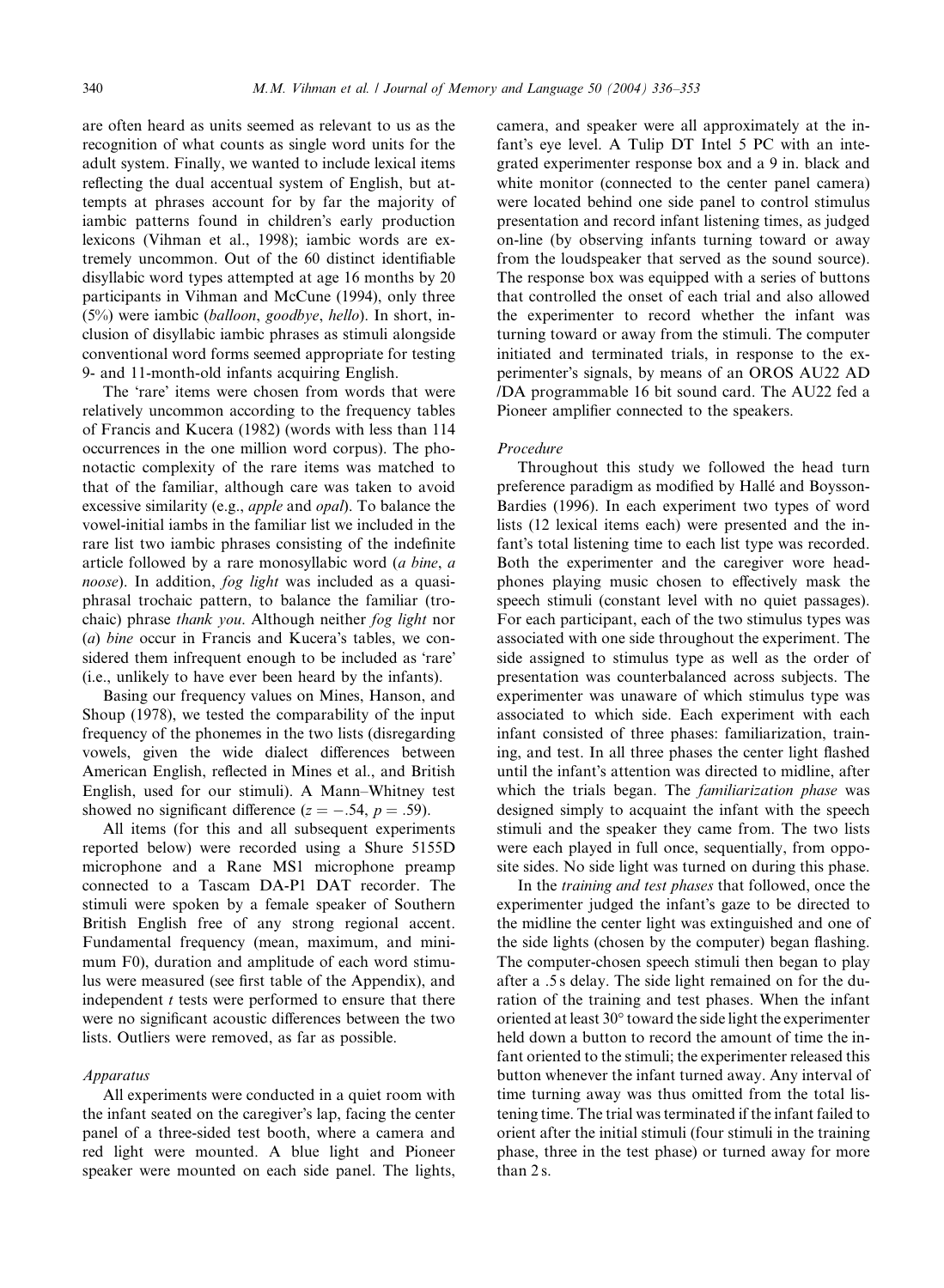

Fig. 1. (A) Word and phrase recognition at 9 months (Baseline 9, Experiment 1a); (B) Word and phrase recognition at 11 months (Baseline11, Experiment 1b). Individual children's mean listening times are plotted as well as group means and standard error bars.

Four trials were presented in the training phase (two familiar and two rare). Note that this second phase is called 'training' only because its purpose is to teach infants the contingency between their physical orientation and the availability of the stimuli. The two lists are therefore presented an equal number of times during this phase. There is no 'training' in the sense used in other paradigms, where a single set of stimuli are presented for familiarization.

For the test phase, the six list-orders of each stimulus type (familiar, rare) were pseudo-randomized with the precondition that each stimulus (word or phrase) must occur as one of the first two stimuli of one list-order to ensure that each infant heard each of the stimuli over the course of the test phase. In the test phase 12 different listorders were thus presented (six pseudo-randomizations of each of the two 12-item list types), although no more than two lists in a row of the same type (familiar or rare) were allowed. The time needed to present a word or phrase was 570 ms, on average (see first table of the Appendix). Since the interstimulus interval was 500 ms, each stimulus, or lexical item, took up about 1 s, so that an infant head turn of 3 or 4 s reflects orientation to 3 or 4 stimuli of a given type.

Reliability was assessed by having an independent judge record listening times from videotapes (with the audio portion turned off). Two randomly chosen sessions were recoded from each experiment, yielding a correlation of  $r = .85$  for the 192 trials. The coding was also checked for the number of early terminations (trials cut short) vs. extension errors (trials falsely extended), following Pinto, Fernald, McRoberts, and Cole (1999). No systematic bias in favour of one list over the other was found.

# Results

The results of Baseline9 (Experiment 1a) and Baseline11 (Experiment 1b) are summarized in Fig. 1 (based on the test phase only<sup>1</sup>). As can be seen from the individual infants' listening times to each list type, 11 out of 12 of the 11-month-old infants listened longer to the familiar list, while at 9 months only 4 out of 12 infants did so. As a group, the 11-month-old infants showed longer mean listening times to the familiar stimuli ( $M = 5.99$ ,  $SD = 2.54$ ) than to the rare  $(M = 4.26, SD = 1.89)$  $(t(11) = 3.38, p = .006)$ , but the 9-month-olds did not  $(M = 4.98, SD = 1.82$  for familiar vs.  $M = 5.27$ ,  $SD = 1.29$  for rare,  $t(11) = .49$ , ns). A mixed design ANOVA (age: between subjects factor, list: within subjects factor) revealed a significant interaction between age and stimulus sets, indicating that the 11-month-olds listened to the familiar list type significantly longer than did the 9-month-olds  $(F(1, 22) = 12.19, p = .016)$ .

#### Discussion

In our first experiment we successfully replicated in infants exposed to English the French finding of familiar word form recognition by 11 months. The 9-month-old infants failed to show longer listening times to familiar lexical items. These results suggest that a lexical representation for the forms of frequently used words and

 $1$  Note that, following the convention, listening times from the test phase alone were analyzed in the first instance. However, in the time-course analyses we included listening times for the training phase as well.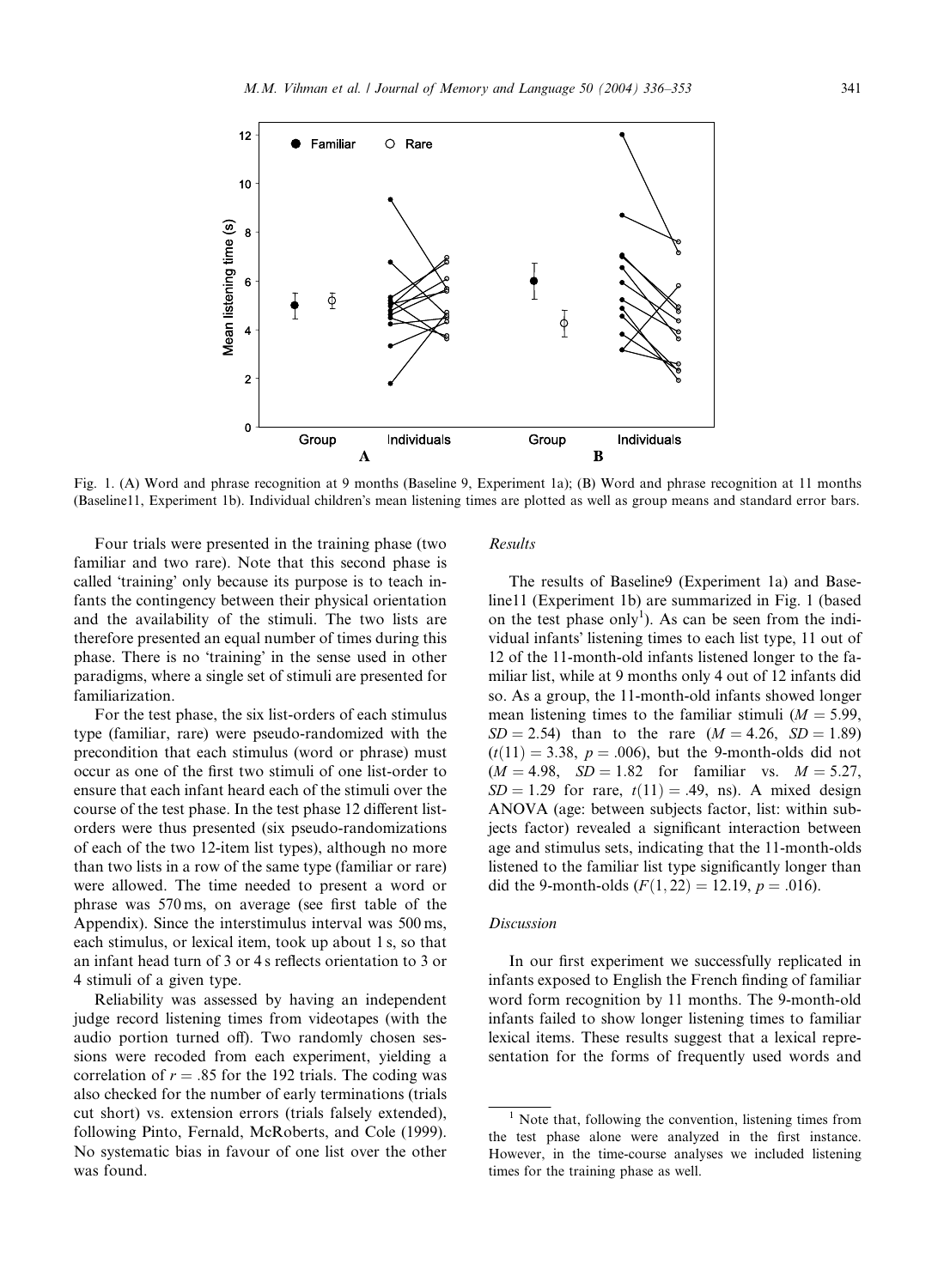phrases may not yet have stabilized for the majority of infants as early as 9 months. However, for most infants exposed to British English as well as for most infants exposed to French such a representation appears to be in place by 11 months of age.

## Experiment 2

Having established a baseline age for responding with longer listening to words and phrases familiar from everyday life in the absence of situational cues or specific training, we were interested in exploring in greater detail the quality of the lexical representations that underlie infant attention to familiar words and phrases at 11 months. Several studies have demonstrated the continuing importance of prosody in infants aged 8–9 months, at a time when attention to and memory for segmental patterning is emergent (Jusczyk et al., 1993a; Mattys et al., 1999; Morgan, 1996; Morgan & Saffran, 1995). Experiment 2 was thus designed to test the hypothesis that a change in accentual pattern would block infant recognition of familiar lexical items at 11 months. If infants' representations crucially depend on prosodic pattern at that age, then the infants should fail to recognize misstressed words. Thus, when presented with misstressing of words and phrases in contrasting familiar vs. rare list types, they should display no list type bias in listening time (Experiment 2a, Misstressing). At the same time, when presented with alternating misstressed and normally stressed familiar words and phrases, longer listening to the normally stressed familiar list type could be expected (Experiment 2b, Stress vs. misstress).

#### Participants

Two groups of 12 11-month-old infants each participated in Experiments 2a and 2b. The average age of infants tested in Experiment 2a was 47 weeks, 5 days (range: 46 weeks, 1 day to 49 weeks, 6 days). There were seven males and five females in this group. All the infants successfully completed the experiment. The infants tested in Experiment 2b averaged 48 weeks, 6 days (range: 47 weeks, 4 days, to 51 weeks, 2 days). This group consisted of six male and six female infants. One additional infant was tested but did not complete the experiment due to crying.

## Stimuli

The same stimuli were used as in the Baseline experiment (Experiment 1), but with an accentual shift, such that  $BAby$  ['beIbi] was now produced as  $baBY$ [beɪ'bi], for example. Both familiar and rare word and phrase lists were recorded as before, but with the accentual shift creating trochees out of the five iambic items and iambs out of the seven trochees on each list. Where the initial familiar stimulus included a maximally reduced vowel (schwa), the stress shift necessarily led to an 'upgrade' of the vowel (to  $[\Lambda]$  in 5 of the 12 stimuli: See Table 1, to [u] in *tonight*); on the other hand, only those items with  $\lceil \Lambda \rceil$  under stress in the initial stimulus suffered a reduction (to schwa) under stress shift (button, mummy). The same speaker produced the stimuli, following the same recording procedures. In order to create naturalistic stimuli the speaker followed a prepared script in which each word or phrase with altered stress was contrasted with the expected stress pattern, using the frame 'I didn't say  $BAby$ . I said  $ba$ BY'. Acoustic analyses of the stimuli were conducted in the same way as in Experiment 1 in order to ensure the comparability of the stimuli in the two list types for each experiment (see second and third tables of the Appendix).

#### Procedure

The procedure was identical to that used in Experiment 1.

## Results

Misstressing (Experiment 2a) resulted in longer mean listening times to the familiar list type despite the altered prosody:  $M = 5.33$ s (SD = 1.88) for altered familiar vs.  $M = 2.87s$  (SD = 1.67) for altered rare  $(t(11) = 5.84,$  $p = .001$ ; Fig. 2). Eleven out of 12 infants attended longer in response to the misstressed familiar list type. Consistent with the results of Misstressing, Stress vs. misstress (Experiment 2b) produced the converse finding of no significant difference in listening times for the normally stressed familiar and the misstressed familiar list types:  $M = 4.5s$  $(SD = 2.18)$  unaltered Familiar ('Stress') vs.  $M = 4.35s$  $(SD = 1.61)$  altered Familiar ('Misstress'),  $(t(11) = .22,$ ns; Fig. 2). Five out of 12 infants attended longer in response to the normally stressed familiar list type. A mixed design ANOVA was performed with condition (contrasting list: unaltered familiar vs. altered rare) as between subjects factor and list type as within subjects factor. A significant interaction between list type and condition was found, indicating that infants listened to the misstressed familiar list type significantly longer when it was contrasted with the misstressed rare list type (Misstressing:  $F(1, 22) = 10.44$ ,  $p = .004$ ) than when it was contrasted with the normally stressed familiar list type (Stress vs. Misstress). Thus, contrary to our hypothesis, infants exposed to English showed no loss of familiar word and phrase recognition when the stress pattern was reversed (and no greater attention to normally stressed than to misstressed familiar list type when these were contrasted).

### Discussion

The results of Experiments 2a and 2b, although contrary to our prediction, were coherent: Eleven-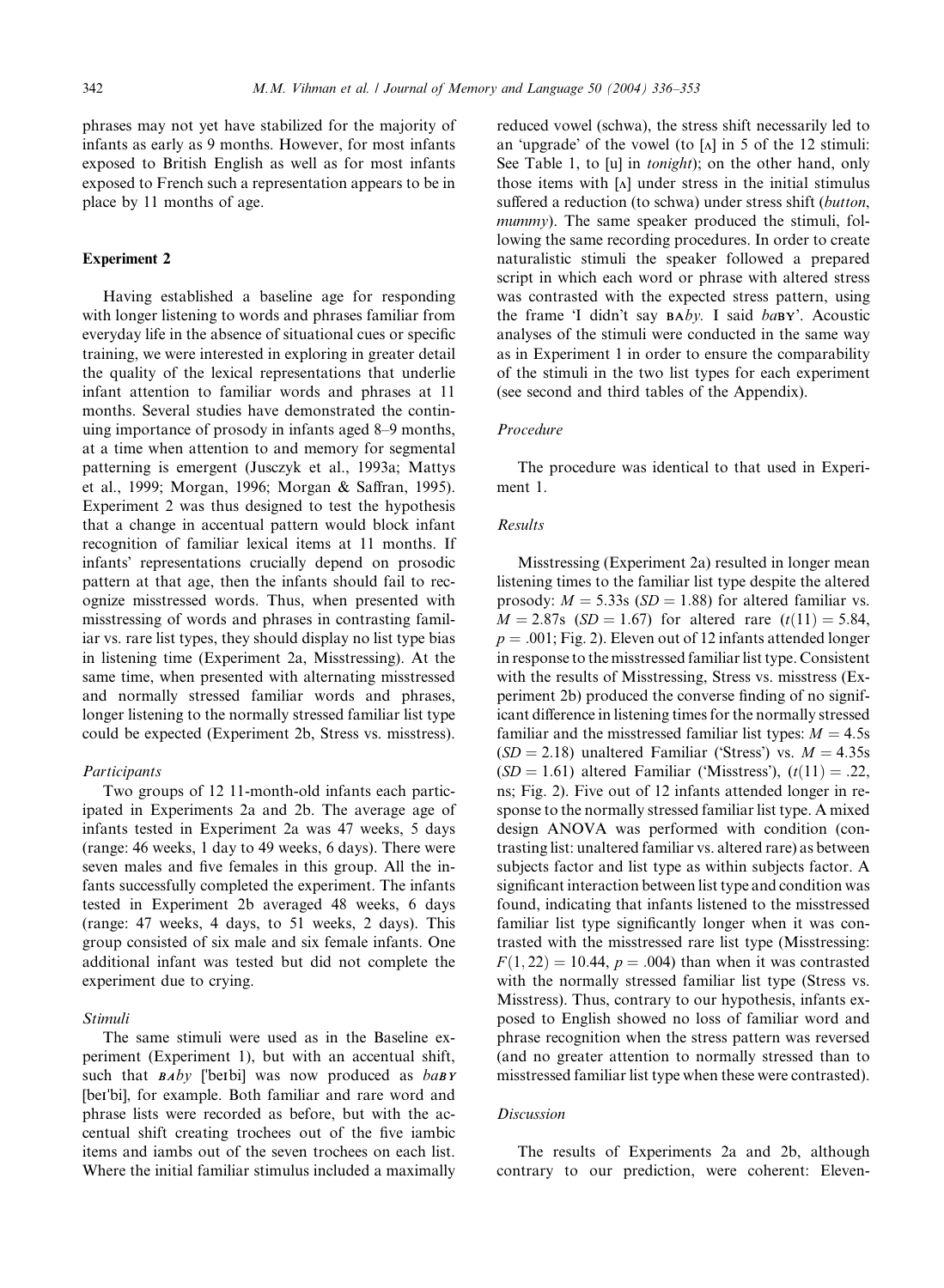

Fig. 2. (A) Altered stress familiar vs. altered stress rare (Misstressing, Experiment 2a); (B) Unaltered stress familiar vs. altered stress familiar (Stress vs. misstress, Experiment 2b). Individual children's mean listening times are plotted as well as group means and standard error bars.

month-olds seemed relatively insensitive to the stress change. Specifically, they recognized familiar words and phrases despite a stress shift, and they failed to show greater interest in familiar words and phrases with a normal stress pattern when they were heard in direct contrast with familiar words and phrases with inverted stress. These results suggest that the infants had a mental representation of the segmental pattern of the familiar items sufficient to detect the familiar forms even when they were misstressed, as if spoken in a foreign accent.

Because the results of Misstressing and Stress vs. misstress (Experiments 2a and 2b) were unexpected under the hypothesis that prosodic patterns would influence infant responses more than segmental patterns, we looked at the results in greater detail, examining the timecourse of infant attention to familiar vs. rare word list types. Listening times were pooled separately for the first and the second half of each experiment, beginning with Baseline11 (Experiment 1b), which provides a baseline of infant responses to unaltered familiar stimuli. Since we wanted to trace the possible change in infants' relative attention to the two list types within the largest possible window in each case, and since the structure of the training and test trials is essentially the same, we included both training and test trials (four training and four test trials in the first half, eight test trials in the second half). Repeated measures ANOVAs were performed on the listening times obtained during the first and the second half of each experiment, with List and Time as within subject factors. Table 2 summarises the results.

For Baseline11 (Experiment 1b) the effect of List is significant, with greater attention to familiar than to rare words and phrases (see Table 2). The effect of Time is

also significant, probably due to progressive fatigue in the infants as well as to habituation to the stimuli (see also Colombo & Bundy, 1983). However, in this experiment there is no List by Time interaction, which suggests that relative attention to the familiar list was consistent over the course of experiment (see Fig. 3).

A quite different time-course effect is seen in Misstressing (Experiment 2a). Here the List by Time interaction is significant; greater attention to the (misstressed) familiar words and phrases is evident only in the second half of the experiment (see Table 2 and Fig. 4). In Stress vs. misstress (Experiment 2b), on the other hand, we see a consistent decline in interest in both list types over the course of the experiment (Time effect, Table 2), as in Baseline11, with no List by Time interaction. The time-course pattern seen in Misstressing thus suggests an initial lack of greater attention to misstressed familiar words and phrases in comparison with the unknown lexical items. After a few trials the infants apparently adjust to (come to disregard) the misstressing and show longer listening to the familiar over the rare list type, presumably based on the segmental patterns alone. We return to this point in the General discussion.

Experiment 2 showed that, overall, misstressing without mispronunciation did not block word form recognition. This moves us to ask, would mispronunciation without misstressing have a stronger effect on word recognition? In order to further explore the interaction between segments and accentual pattern in infants' word form recognition we developed new stimuli, systematically modifying the initial and medial consonant of English trochaic words to test the flexibility of infant representations.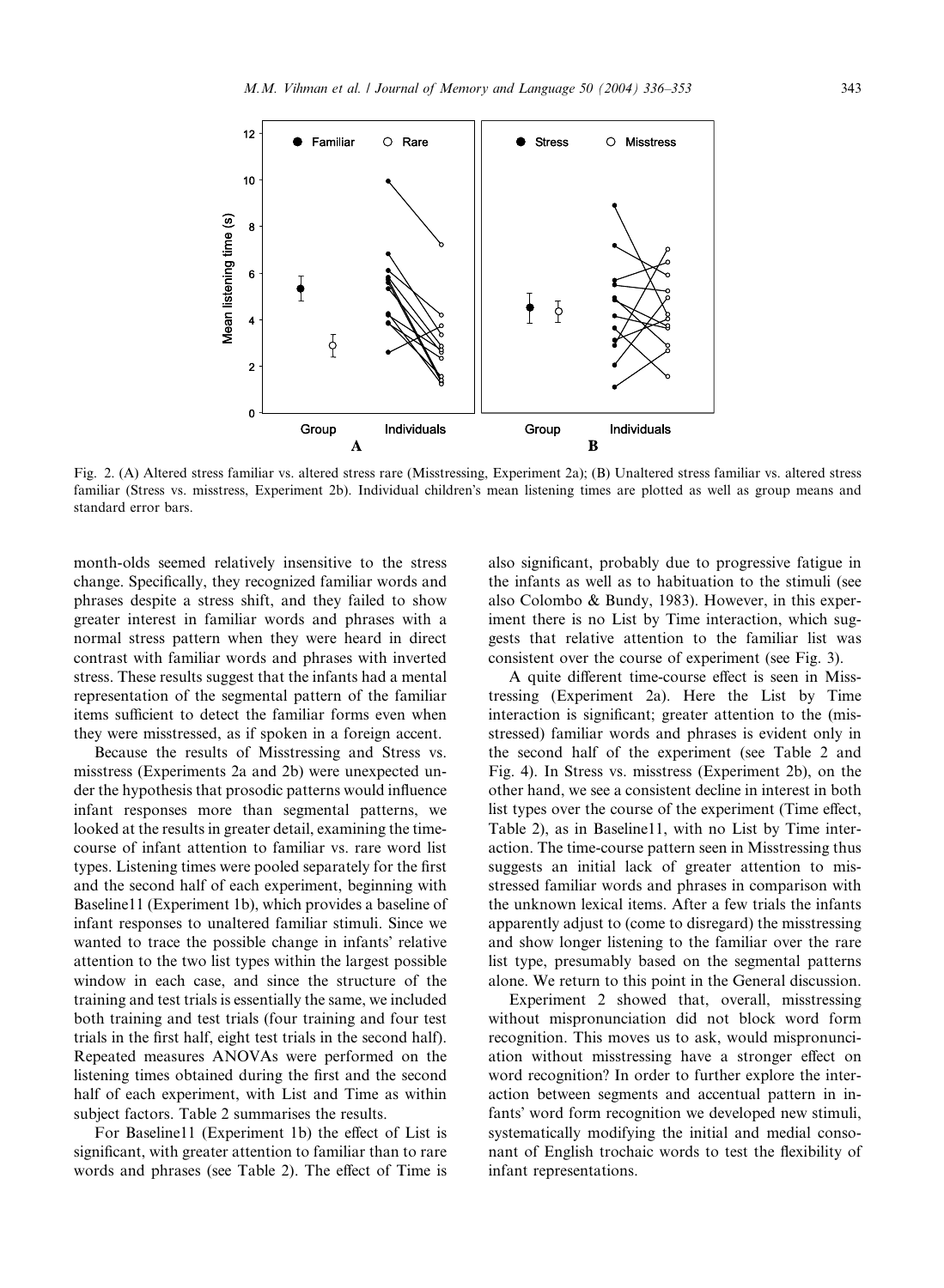| Experiment No.                                                                                                             | Name                    | Language group | Accent pattern | List effect                                                                                                                                                                     | Time-course effect          | List by time interaction                      |
|----------------------------------------------------------------------------------------------------------------------------|-------------------------|----------------|----------------|---------------------------------------------------------------------------------------------------------------------------------------------------------------------------------|-----------------------------|-----------------------------------------------|
|                                                                                                                            | Baseline <sub>11</sub>  | English        | Mixed          | $F[1, 11] = 8.2, p < .02$                                                                                                                                                       | $F[1, 11] = 81.8, p < .001$ |                                               |
|                                                                                                                            | Mistressing             | English        | Mixed          | $F[1, 11] = 13.0, p < .005$                                                                                                                                                     | $F[1, 11] = 14.9, p < .005$ | $F[1, 11] = 7.2, p < .05$                     |
| 26                                                                                                                         | Stress vs.<br>misstress | English        | Mixed          | 1S                                                                                                                                                                              | $F[1, 11] = 76.6, p < .001$ | (2nd)                                         |
| ನೆ                                                                                                                         | C1 change               | English        | $C$ V $C$ V    |                                                                                                                                                                                 | $F[1, 11] = 15.2, p < .005$ | ns                                            |
|                                                                                                                            | C <sub>2</sub> change   | English        | CVCV           | $F[1, 11] = 7.6, p < .05$                                                                                                                                                       | $F[1, 11] = 10.3, p < .01$  | $(F[1, 11] = 4.1, p = .07)$                   |
|                                                                                                                            | Baseline <sub>1</sub>   | French         | CYCV           | $F[1, 15] = 14.8, p < .005$                                                                                                                                                     | $\overline{\mathbf{n}}$     | (2nd)                                         |
|                                                                                                                            | C1 change               | French         | CVCV           | $F[1, 7] = 5.7, p < .05$                                                                                                                                                        | ns                          | $(F[1, 7] = 4.6, p < .07)$                    |
|                                                                                                                            | C <sub>2</sub> change   | French         | CVCV           | $(F[1, 11] = 3.4, p = .09)$                                                                                                                                                     | $F[1, 11] = 11.9, p = .005$ | $(F[1, 11] = 4.6, p = .05)$<br>(2nd)<br>(1st) |
| experiment in which a stronger P-ratio was found. (Marginally significant effects are in parentheses; ns, nonsignificant.) |                         |                |                | Bold face indicates accented syllable; underlining indicates modified consonant. Where there is a significant List-by-time interaction, (1st) or (2d) refers to the half of the |                             |                                               |



Fig. 3. List by Time interaction, Baseline11 (Experiment 1b). Mean group listening time in first vs. second half of experiment, including four training trials and 12 test trials.

#### Experiment 3

Since French words are primarily iambic while English words are primarily trochaic, we tested the hypothesis tentatively put forward by Halle and Boysson-Bardies (1996) that it is the onset consonant of the accented syllable (the second for French iambs, the first syllable for English trochees) that critically anchors infant lexical representations. In order to do this we presented two pairs of contrasting stimuli to infants exposed to British English: Familiar trochaic words whose initial consonant was changed in manner of articulation, presented in contrast with a phonotactically and phonetically comparable set of rare trochaic words  $(Eng:C<sub>1</sub> change [Experiment 3a])$ , and the same trochaic words with the medial consonant changed in manner of articulation, presented in contrast with the same set of rare words  $(Enc:C<sub>2</sub> change [Experiment 3b])$ .

## Participants

Two groups of 12 11-month-old infants each participated in Experiments 3a and 3b. The average ages of infants tested in these experiments were 48 weeks, 6 days for Experiment 3a (range: 47 weeks, 1 day to 50 weeks, 3 days) and 48 weeks, 3 days for Experiment 3b (range: 45 weeks, 5 days to 50 weeks, 6 days). There were 6 males and 6 females in the first group and 7 males and 5 females in the second group. An additional infant was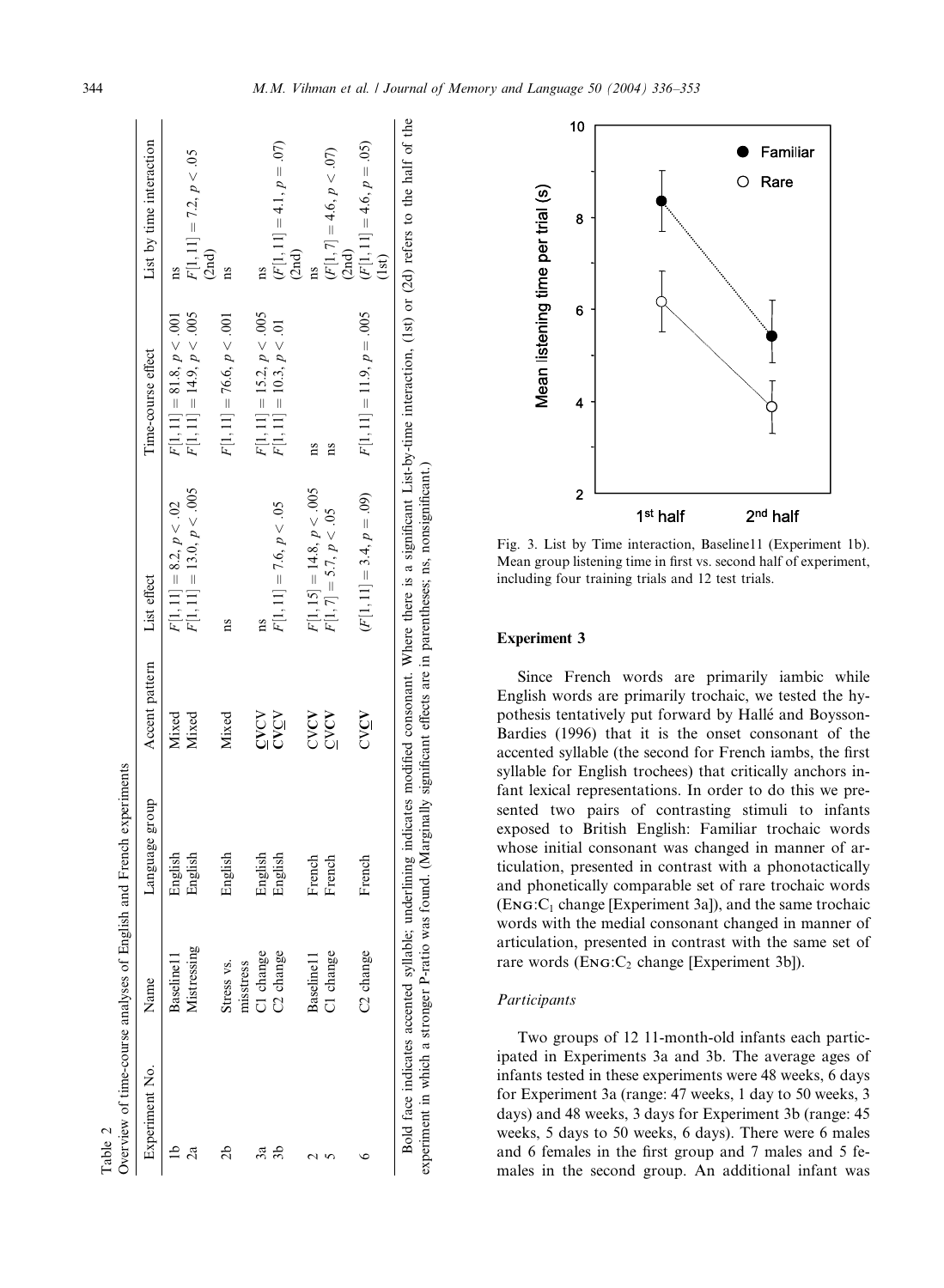

Fig. 4. List by Time interaction, Changes to stress pattern. (A) Misstressing (Experiment 2a) and (B) Sress vs. misstress (Experiment 2b). Mean group listening time in first vs. second half of experiment, including four training trials and 12 test trials.

tested in Experiment 3b but failed to complete the experiment due to crying.

## Stimuli

A new set of familiar words were selected for this experiment, designed to begin with a singleton consonant which could be altered in manner of articulation to yield a possible English nonword in a straightforward manner (see Table 3). All but one of the words (thank you) also had a singleton medial consonant, to allow easy substitution by a consonant differing in manner of articulation. The mean number of infants reported to understand each word on the CDI  $(N = 18)$  was seven.

| Table 3 |  |                                                 |  |  |  |
|---------|--|-------------------------------------------------|--|--|--|
|         |  | Stimuli used in Experiment 3 (all are trochaic) |  |  |  |

Note that most of the altered forms are nonwords, although at least one is a real word which may be presumed to be unfamiliar to infants (sickle). The rare word list was designed to be comparable to the two altered familiar lists in terms of phonological complexity and types of phonemes. Again, Mann–Whitney tests were performed on the input frequencies of the consonants in each of the two altered familiar list types and the rare list type with reference to Mines et al. (1978). The results showed no significant difference between the two sets of list types ( $z = -.88$ ,  $p = .38$  for Familiar list type with altered initial consonant vs. rare list type;  $z = -.54$ ,  $p = .59$  for Familiar list type with altered medial consonant vs. rare list type). These stimuli were recorded by

| Familiar word | Change C1 | Phonetic<br>transcrip. | Change C <sub>2</sub> | Phonetic<br>transcrip.  | Rare word | Phonetic<br>transcrip.      |
|---------------|-----------|------------------------|-----------------------|-------------------------|-----------|-----------------------------|
| bubbles       | mubbles   | $/mAb$ alz/            | bummles               | /b^məlz/                | budget    | $/b$ $\text{Ad}$ $\text{H}$ |
| buggy         | muggy     | $/$ m $\alpha$ qi $/$  | bungy                 | $/b$ Ani $/$            | dinghy    | $/d$ Ini/                   |
| bunny         | vunny     | $/v$ $\alpha$ ni/      | buthey                | /baði/                  | fitter    | $/$ fitə $/$                |
| button        | vutton    | $/v$ $\Lambda$ tən $/$ | busson                | $/b$ Asən $/$           | gassy     | $\sqrt{q}$ asi $\sqrt{q}$   |
| dinner        | ninner    | /nnnə/                 | didder                | $ddi$ d $d$             | meter     | /mita/                      |
| dirty         | nirty     | $/$ n3ti $/$           | dirny                 | /d3ni/                  | monger    | $/m$ ong $\alpha$           |
| doggy         | noggy     | /noqi/                 | dongy                 | /doni/                  | nubbins   | $/n$ Abi $nz/$              |
| nappy         | dappy     | $/d$ æpi $/$           | nammy                 | $/$ næmi $/$            | piffle    | $/$ pifəl $/$               |
| piggy         | figgy     | /figi/                 | pingy                 | $/$ pini/               | saga      | /saqq                       |
| tickle        | sickle    | /sikol/                | tingel                | $/t$ Inəl/              | tangy     | /tæni/                      |
| tummy         | summy     | /sami/                 | tuvvy                 | $/t$ <sub>A</sub> $vi/$ | tenor     | $/t$ $\epsilon$ nə $/$      |
| thank you     | tank you  | /tænkju/               | thadge 'ou            | /eædʒu/                 | zeboo     | /zibu/                      |
|               |           |                        |                       |                         |           |                             |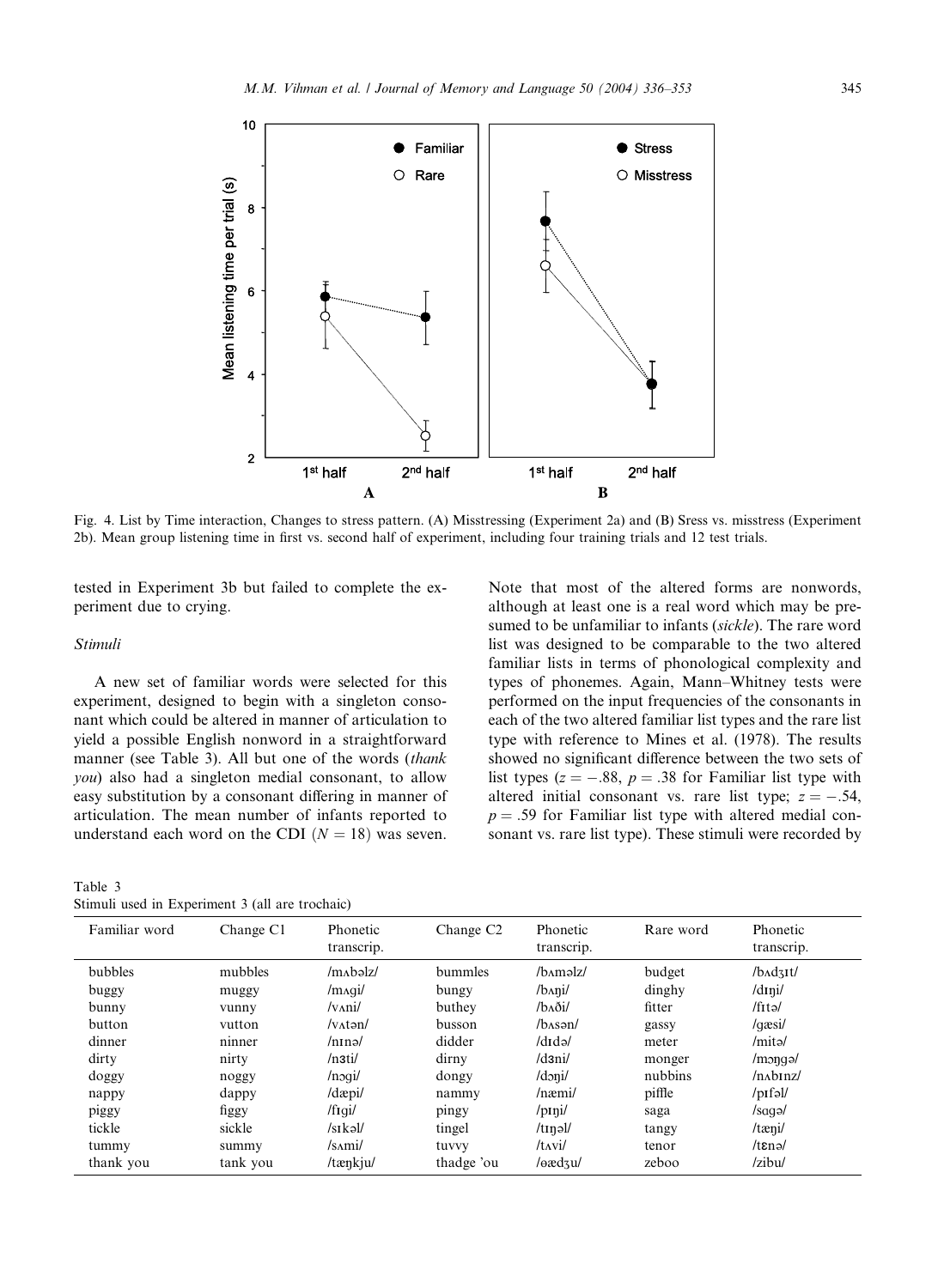the same speaker as in the previous experiments, following the same general procedures. Also, the stimuli were measured acoustically to ensure that the two pairs of list types were equivalent (see fourth and fifth tables of the Appendix).

#### Procedure

The procedure was identical to that used in Experiment 1.

#### Results

In order to test the hypothesis that consonants would be better represented in stressed than in unstressed syllables, in experiment 3 we altered the manner of articulation of: (a) the initial and (b) the medial consonant in a list of trochaic English words. The infants failed to show a group difference in listening times between familiar and rare words when the initial consonant was changed:  $M = 4.38s$  (SD = 1.51) for initial consonant change familiar vs.  $M = 4.05s$  (SD = 1.8) for unchanged rare  $(t(11) = .46$ , ns; Fig. 5). Seven out of 12 infants listened longer to the altered familiar word list.

A separate group of 12 infants did listen significantly longer to the familiar words when the medial consonant was changed:  $M = 5.33s$  (SD = 1.54) medial consonant change familiar vs.  $M = 3.29s$  (SD = 1.49) unchanged rare  $(t(11) = 3.05, p = .011;$  Fig. 5). In this case, 11 out of 12 infants looked longer toward the altered familiar list. A mixed design ANOVA revealed that the interaction between list type (familiar vs. rare) and condition (initial vs. medial consonant change) is significant  $(F(1, 22) = 4.68$ ,

 $p = .042$ , indicating that the infants listened significantly longer to the familiar list with altered medial consonants (Eng: $C_2$  change) than they did to the familiar list with altered initial consonants (Eng: $C_1$  change).

#### **Discussion**

Experiment 3 showed that the relation of the altered consonant to the accentual pattern affects the English infants response: The infants fail to recognize familiar words when the accented syllable onset is changed but do recognize them when the unaccented syllable onset is changed. However, regardless of the accentual pattern there are good reasons to see the first consonant (or the first syllable as a whole) as 'special' for purely temporal processing reasons, based on various types of adult data. The initial consonant is heard and processed first, and thus provides the most efficient cue for lexical access, as emphasized by the cohort model (e.g., Marslen-Wilson, 1987; Marslen-Wilson & Tyler, 1978; see also Allopena, Magnuson, & Tanenhaus, 1998; Mattys & Samuel, 2000). This could be expected to apply to infants as well as adults. Consistent with this idea, an Event Related Potentials study of English 11-month-olds has shown that familiar monosyllabic and disyllabic words are distinguished by an involuntary brain response as early as 250 ms after stimulus onset—time for the infants to have heard only two or at most three phonemes of the familiar word (Thierry, Vihman, & Roberts, 2003). These findings support the importance of the initial consonant in infant processing of lexical form, at least for those exposed to English (see also Bailey & Plunkett, 2002; Jusczyk & Aslin, 1995; Swingley & Aslin, 2002).



Fig. 5. (A) Familiar (with C1 change) vs. rare (ENG:C<sub>1</sub>change, Experiment 3a); (B) Familiar (with C2 change) vs. rare (ENG:C<sub>2</sub>change, Experiment 3b). Individual children's mean listening times are plotted as well as group means and standard error bars.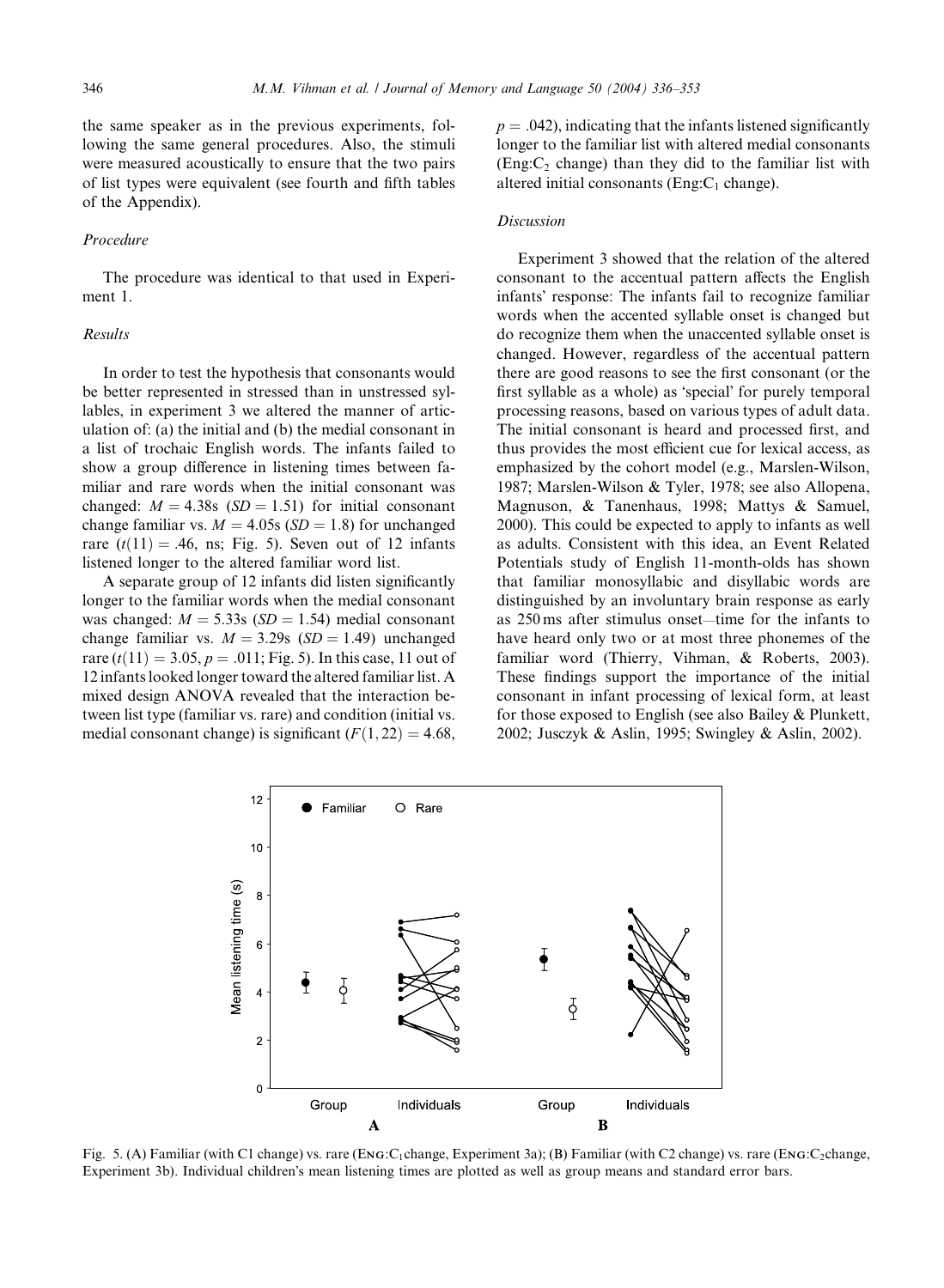

Fig. 6. List by time interaction, Changes to unaccented syllable. (A) ENG:C<sub>2</sub>change (Experiment 3b), and (B) FRENCH:C<sub>1</sub>change (Experiment 5, Halle & Boysson-Bardies, 1996). Mean group listening time in first vs. second half of experiment, including 4 training trials and 12 test trials (English) or six training trials and 10 test trials (French).

Adult speech errors, which disproportionately affect word onsets, also suggest a special status for the initial consonant—in speech planning, in this case (Frisch, 2000; Shattuck-Huffnagle, 1987), while adult tip-of-the-tongue phenomena, or errors of lexical access based on phonological associations (malapropisms), in which the wrong word is recalled, testify to the special status of the initial consonant in adult memory for words (Fay & Cutler, 1977). Indirect evidence from Arabic (Frisch, 2000) suggests that the primacy of the initial consonant may not be specific to English or to the accentual characteristics of English. Rather, Frisch argues that this is 'a general cognitive phenomenon affecting the perceived similarity of initial consonants that is caused by the process of lexical access and phonological encoding' (p. 294).

In order to test the relative importance for infant word form recognition of accentual pattern in comparison with the possibly universal primacy of word onsets in auditory processing we undertook time-course analyses of both the data resulting from our own English  $C_1$ and  $C_2$  change experiments and the original data testing the effect on French infants of  $C_1$  and  $C_2$  change (Hallé & Boysson-Bardies, 1996).<sup>2</sup> Consider first the effect of onset-consonant change in the unaccented syllable in both languages  $(Enc:C_2 \text{ change } [Experiment 3b],$ FRENCH: $C_1$  change [Experiment 5, Hallé & Boysson-Bardies, 1996). List is significant in both languages (Table 2), while Time shows a significant decline in English but not in French. However, the time-course analysis reveals the same (marginally significant) List by Time interaction in both language groups: Familiar words with altered onset consonant in unaccented syllable tend to elicit increased attention in the second half of the experiment (Table 2 and Fig. 6). Thus the significantly longer overall attention to familiar words observed in both  $\text{Enc}_{2}$  change (Experiment 3b) and FRENCH: C<sub>1</sub> change (Experiment 5, Hallé & Boysson-Bardies, 1996) are largely due to the second half of the experiment, or later trials. This is the same List by Time interaction that we saw in the case of Misstressing, suggesting a tendency for infants to recognize deviant familiar word forms only in the later trials, with little difference between the two list types in the first few trials. The effect is very similar in the two language groups.

In contrast, a different time-course effect is seen in the case of change to the onset consonant of accented syllables in English vs. French. The time-course analysis for  $ENG:C_1$  change (Experiment 3a) most resembles the stress vs. misstress case (Experiment 2b): The two list types are not distinguished by listening time (List: ns), there is a decrease in interest over the course of the experiment (Time effect: Table 2), and there is no significant List by Time interaction (Table 2). In the case of FRENCH: $C_2$  change (Experiment 6, Hallé &

<sup>2</sup> The French experiments included 6 training and 12 test trials; in order to keep the total number of trials comparable across studies the last two test trials for French were not included in the analyses. For comparison we also included in our time-course analyses the French Experiment 2, which we term FRENCH:Baseline11. Here, as in ENG:Baseline11, there is no List by Time interaction: See Table 2.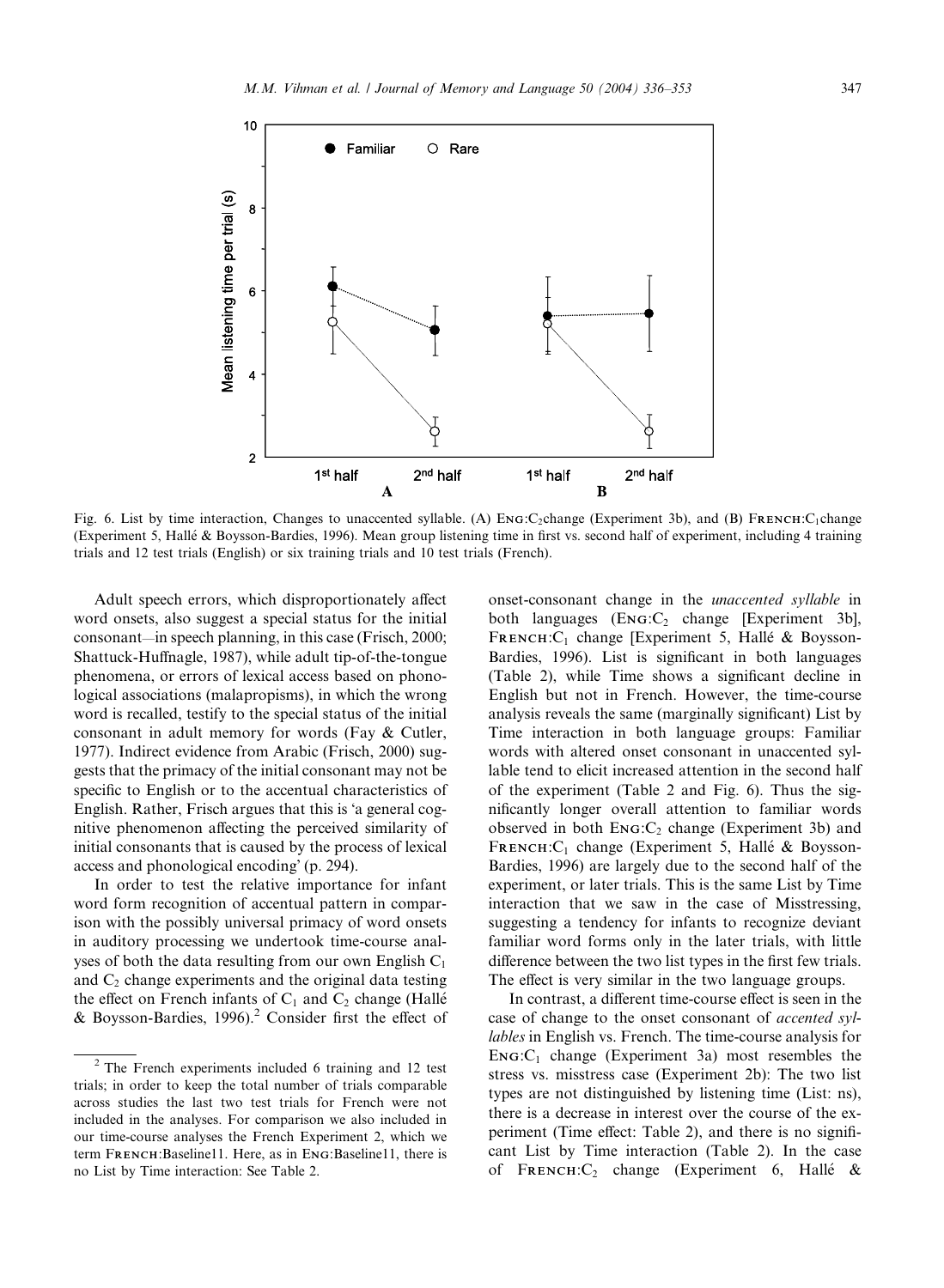Boysson-Bardies, 1996), on the other hand, there is a marginal List effect, a highly significant Time effect, and a marginal List by Time interaction which is the opposite of that seen in the case of unstressed onset consonant change (Table 2): The familiar but mispronounced words tend to elicit more attention than the rare words only in the first half of the experiment.

Fig. 7 shows the time-course effect for accented syllable change in the two languages. We see here that, for English, change to the consonantal onset in accented syllable effectively disguises the familiar words, while for French the effect is less dramatic. In early trials the French infants appear to be 'fooled' by the familiar initial (unaccented) syllables, but by the later trials the mispronounced familiar words no longer hold their attention to a greater extent than the unknown words. We take up the interpretation of these findings in relation to the issue of accentual pattern vs. primacy of word onset in the General discussion.

## General discussion

We began by replicating with infants exposed to British English the finding reported by Hallé and Boysson-Bardies (1994), that 11-month-olds will respond with longer listening times to an untrained list of lexical items likely to be familiar from the home (Experiment 1). We also found that as a group 9-montholds failed to respond differentially to familiar vs. rare lists, suggesting that they had not yet developed stable representations of enough of the lexical items to recognize them outside of an appropriate situational context. We followed up these findings with experiments designed to explore two aspects of early representations for familiar lexical items: (1) the relative importance or salience of prosodic vs. segmental patterning and (2) the interaction between accent and level of segmental detail in infants' representations of familiar words.

With respect to the relation of prosodic and segmental patterning, Experiment 2 produced results that went counter to our initial hypothesis. Based on the importance of prosodic patterns in holding infant attention over the first several months of life, we predicted that at 11 months prosodic pattern would constitute the most essential aspect of familiar words or phrases. Instead, we found that misstressed lexical units held infant attention when pitted against a contrasting list of mistressed rare items, while normally stressed familiar words and phrases held infant attention no longer than the contrasting misstressed familiar list type. The status of prosody in untrained word form recognition has not been directly tested before, but our results fit smoothly into the developmental picture outlined in the introduction. As noted earlier, in the past few years several studies taken together have suggested that infants make a gradual shift in the middle of the first year from familiarity primarily with native language prosodic patterns to recognition of a range of segmental patterns as well. Our findings provide evidence that by 11 months



Fig. 7. List by time interaction, Changes to accented syllable. (A) ENG:C<sub>1</sub>change (Experiment 3a), and (B) FRENCH:C<sub>2</sub>change (Experiment 6, Halle & Boysson-Bardies, 1996). Mean group listening time in first vs. second half of experiment, including 4 training trials and 12 test trials (English) or six training trials and 10 test trials (French).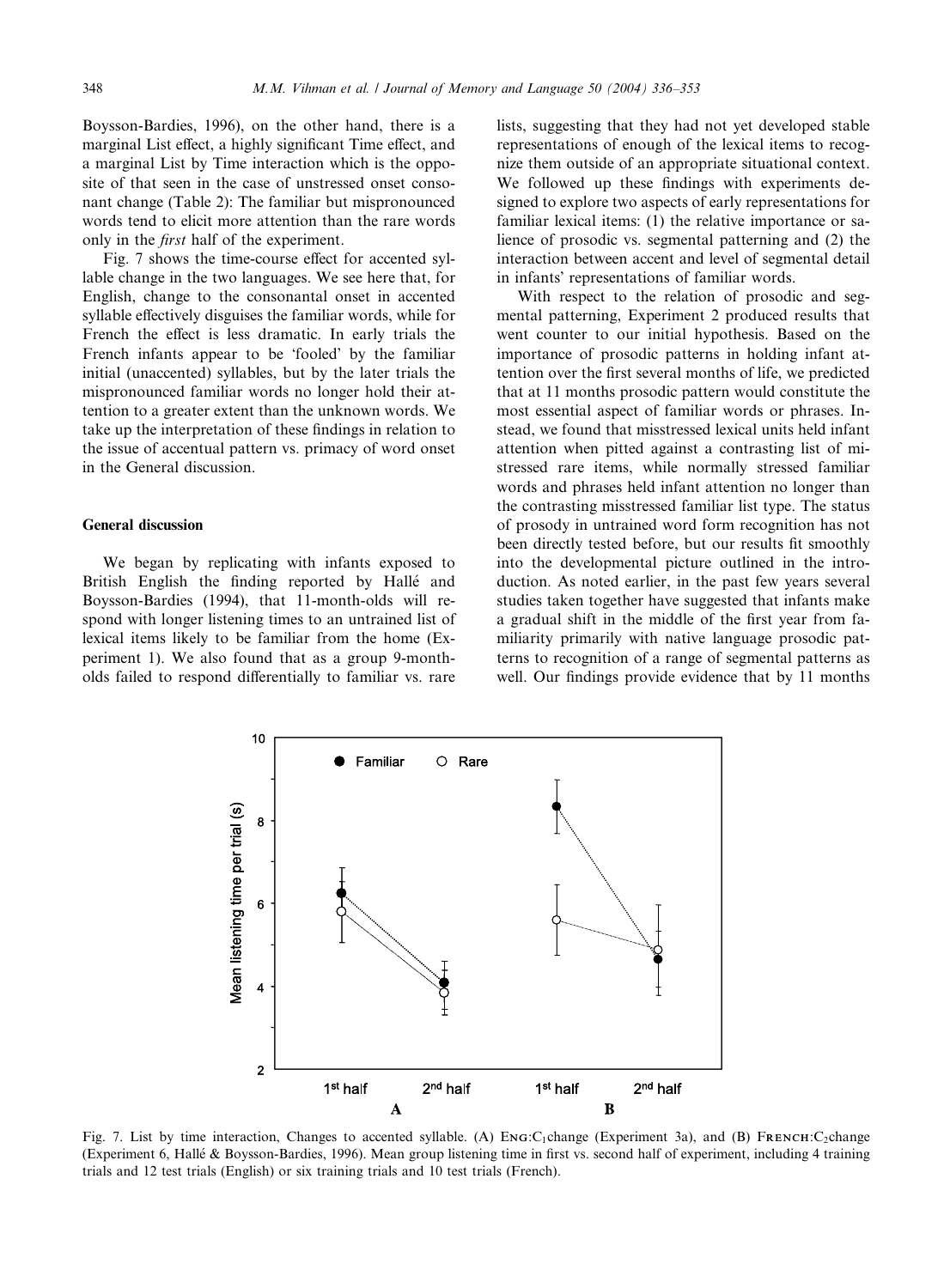infants have developed a representation of familiar lexical items that is sufficiently well specified for segmental sequence to permit the infants to disregard an unexpected accentual contour after only a small delay, 'listening through' misstressing to recognize the familiar words and phrases after a few trials.

Experiment 3 was designed to test the role of accentual contour in a different way, by manipulating the onset consonant of the stressed vs. the unstressed syllable. The study was meant to complement the results with French infants reported by Halle and Boysson-Bardies (1996), who demonstrated that modification of the initial consonant of French familiar words in either voice or manner of articulation failed to block infant recognition, although omission of the initial consonant did have that effect. Hallé and Boysson-Bardies concluded from this that word representation at this age and level of lexical development is underspecified, or 'global rather than analytic' (p. 471). However, the study reported mixed findings with respect to modification of the manner of articulation of  $C_2$ . On the one hand, infants failed to listen longer to unaltered familiar words when these were contrasted with the same words with a changed second consonant (see note 1, p. 475: This experiment is comparable to our Experiment 2b, Stress vs. misstress, in that changed vs. unchanged versions of a single familiar list type are presented to the infants instead of a set of familiar words in contrast with a set of rare words, as in the other experiments.) On the other hand, another group of French infants failed to listen significantly longer to changed- $C_2$  familiar words than to a set of rare words, suggesting that the familiar words could *not* be recognized when  $C_2$  was altered (Experiment 6, whose time-course is analysed here).

The English results are more clear-cut with respect to consonant changes: They validate our initial hypothesis, that changes to the onset consonant of the accented syllable will block word recognition while changes to the onset consonant of the unaccented syllable will not. This supports the idea of the stressed syllable as the anchor for infant word representations, an idea long suggested by the literature in word production studies (see Vihman, 1996, Chap. 9). More recent indirect evidence of the role of prosodic pattern in child word representations can be drawn from cross-linguistic differences in the incidence of word-initial consonant omission in early child productions. Whereas such omission is rare in English, it is common in Finnish (Savinainen-Makkonen, 2000; Vihman & Velleman, 2000), where medial geminate consonants appear to draw child attention away from word-initial position, and also to some extent in French and Welsh (Vihman, 2000). In French, it is the final vowel lengthening and iambic patterning that can plausibly be taken to reduce attention to the initial consonant; in Welsh both final vowel lengthening and long medial consonants characterize most accented

disyllables (Vihman, Nakai, & DePaolis, in press; Williams, 1986).

However, notice that our findings present an apparent paradox in relation to the results of Experiment 2. If stress is not an essential part of the infants' representation of lexical units at this age, then why should changes to the onset consonant of stressed syllables affect them differently than changes to the onset consonant of unstressed syllables? One way to resolve this paradox is to note that whereas evidence of infant word form recognition in the absence of relevant situational cues suggests representation in memory, infant failure to react to a change in linguistic form need not be interpreted as the result of underrepresentation. It is also plausible that it is the weaker acoustic signal for the unstressed syllable in the experimental stimuli that leads infants to miss a change in onset consonant in unstressed but not in stressed syllable.

Let us consider further the relation of stress or accent to infant word form recognition, taking the time-course analyses of English and French together. The results with regard to alteration of the onset consonant in the unaccented syllable are essentially the same in the two language groups: Infants show recognition of the familiar words despite the mispronunciation, but there is a tendency for this recognition to emerge in the latter half of the experiment, suggesting an initial difficulty adapting to the oddly pronounced words (Fig. 6). In the case of alteration of the onset consonant in the accented syllable, the infants' response differs by language group: Such a change blocks recognition in English but does not block it as completely in French. In the case of  $C_2$ (accented syllable) change in French, there is a marginal tendency for infants to attend longer to the changed familiar than to the rare words in the early trials, with a subsequent fading of this difference in allocation of attention (List by Time interaction, Table 2). This suggests that the infants may initially be misled by the intact first syllable into responding to the familiar words, with a loss of interest in the later trials as the words fail to sound familiar after all.

There are at least two alternative ways to account for a difference in the effect of changing the onset consonant of the accented syllable in French vs. English. On the one hand, French is known to have relatively weak word-stress (or phrase-stress—since words are typically accented only in phrase-final position: Cruttenden, 1986); in fact, for French the term 'accent' is generally preferred over the term 'stress,' since there is no increase in amplitude on the accented syllable but instead a lengthening and in some cases a pitch change (Delattre, 1965). English, on the other hand, is known for its strong stress, with vowel reduction a common concomitant of the unstressed syllable (Cruttenden, 1986; Cutler & Carter, 1987). English and French, respectively, are considered models of the two contrasting types,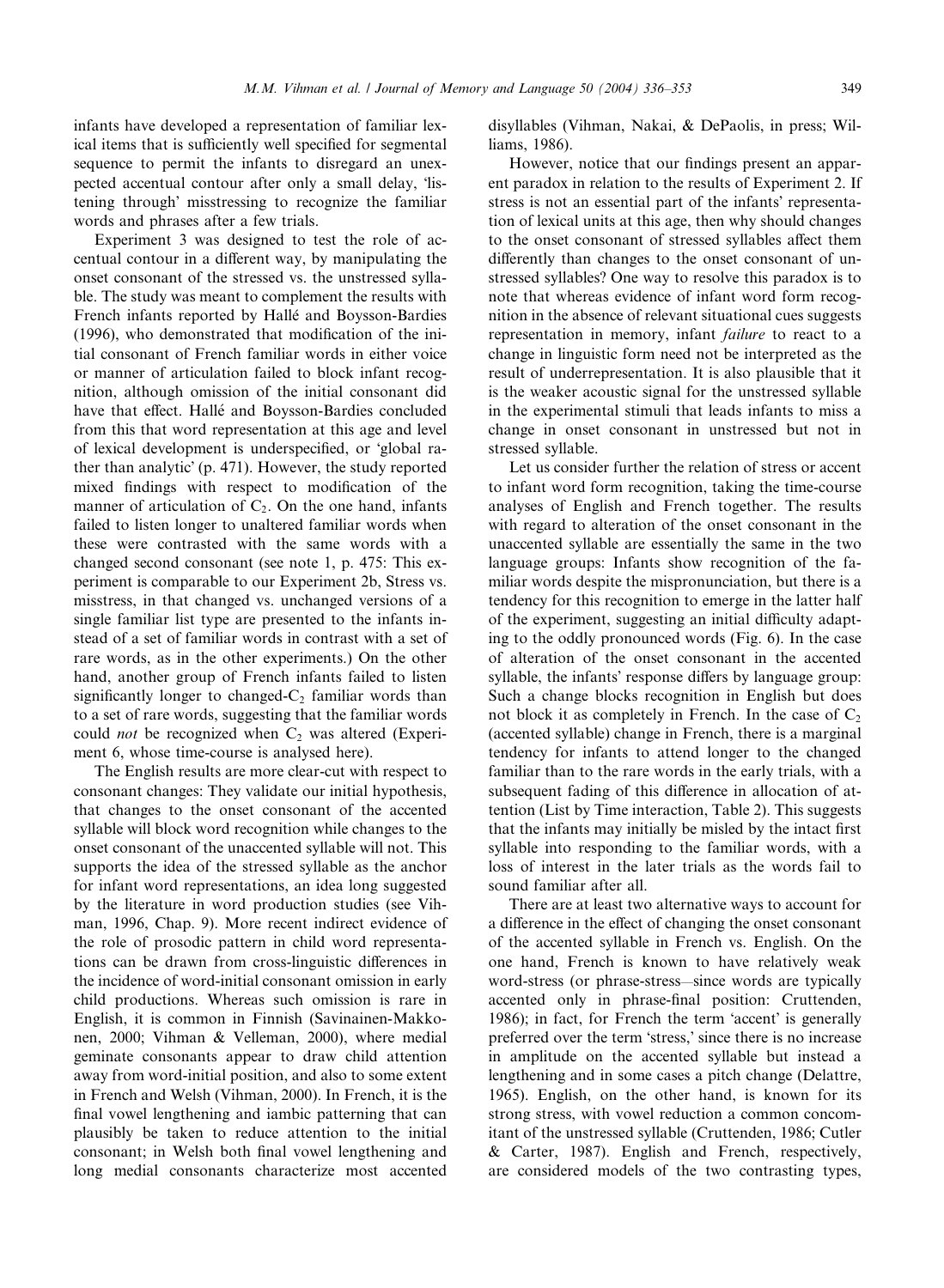'stress-timed' and 'syllable-timed' languages, a longstanding intuitive classification for which investigators are still seeking the relevant acoustic correlates (see Grabe & Low, 2002; Ramus, Nespor, & Mehler, 1999). It is possible, then, that the effect of changing the onset consonant of the accented syllable is experienced differently by infants acquiring a language in which the accented syllable is prominent (as in English) vs. a language in which the accented syllable is less acoustically salient (as in French). Experimental work with a language with an acoustically prominent iambic stress pattern would be needed here.

On the other hand, the various kinds of evidence for the primacy of word onset in auditory processing and representation that we reviewed above suggest that an interaction of accentual pattern with temporal processing factors may provide the most satisfactory interpretation of our findings. The 'special status' of the initial consonant should in principle be relevant for perceptual processing regardless of accentual pattern, since: (a) an initial consonant is preceded by no distracting segments (when the word is heard in isolation), while a medial consonant, even in syllable onset, lacks this advantage, and (b) the initial consonant 'meets the ear' first and thus has the potential to be processed first in lexical access. Recall, however, that changes to the first consonant (onset of the unaccented syllable) were disregarded by the French infants just as were changes to the second consonant in English (onset of the unaccented syllable). In English, initial consonants may be salient both because of the typically trochaic word pattern and because the first consonant has a natural temporal processing advantage. In French, on the other hand, the second syllable has the benefit of accent-based lengthening (in the experimental situation as well as in the child's representation in memory) but the first (unaccented) syllable has the advantage in terms of temporal processing. Our findings suggest that both the privileged status of the first consonant in processing and the salience afforded by accentual pattern are likely to be relevant to the infants' responses: Where the two factors operate together, as in English, to support the salience and/or memorability of the initial syllable, change to  $C_1$  has a definitive effect in blocking infant word form recognition. However, where, as in French, the two factors work in opposite ways, the effects are different. Here change to (accented)  $C_2$  failed to block recognition completely, while change to (unaccented)  $C_1$  merely delayed word form recognition, as did misstressing in English.

A few conclusions are warranted by our findings. First, we see that misstressing does not block word recognition by 11-month-olds. At the same time, the List by Time interaction in the infants' recognition of misstressed words indicates that misstressing does slow down or delay infant word form recognition, even though it does not block it. Thus, accentual pattern does form a part of infants' lexical representations at 11 months. Infant response to the 'deviant' stimuli depends on the contrast presented in a given experiment, however: When misstressing combined with correct segmental pattern in familiar words is contrasted with unknown words, segmental pattern is well enough established in infants' representations of familiar lexical items to permit (delayed) recognition. However, when misstressed familiar words and phrases are pitted against normally stressed familiar words and phrases, infants give no more attention to the one than to the other.

Mispronunciation of the onset consonant in an unaccented syllable had only a minor effect on infant recognition of familiar words in either English or French (familiar words were recognized; there was a marginal tendency for later trials to show an increase in the difference in time listening to familiar words as compared to rare words). Change to the accented syllable had a stronger effect in both languages, blocking recognition in both English and French, although the effect was more immediate in English. Thus, accentual pattern does have an effect on word recognition here, whether this effect is due to the greater salience of the accented syllable in the signal to which the infant is exposed in the course of the experiment or to the longterm experience of hearing familiar words accented in a particular way. We conclude that both segmental and prosodic information play a role in the recognition of lexical forms at 11 months, as they do for adults (Cutler & Clifton, 1984).

#### Acknowledgments

We would like to express our thanks to Dr. Dina Lew, who kindly gave her time to record all of the stimuli, to Debbie Morey, Eleanor Butcher and especially Tracey Bywater, who ran the experiments, and to Dr. Guillaume Thierry, who prepared the final figures. We owe a special debt of gratitude to Chris Whitaker for his invaluable statistical advice. Finally, we are most grateful to the infants and parents who participated in our study, and to the Economic and Social Research Council, which supported our work (Grant #R000222266).

<sup>&</sup>lt;sup>3</sup> Although in principle a complementary experiment with infants exposed to English would be helpful, in practice it is difficult to compile a sufficiently varied list of iambic words or phrases which we can expect infants to have heard frequently by 11 months. As noted earlier, there are few early learned iambic words, and iambic phrases involve a limited range of function words in the unstressed position, many of them vowel-initial.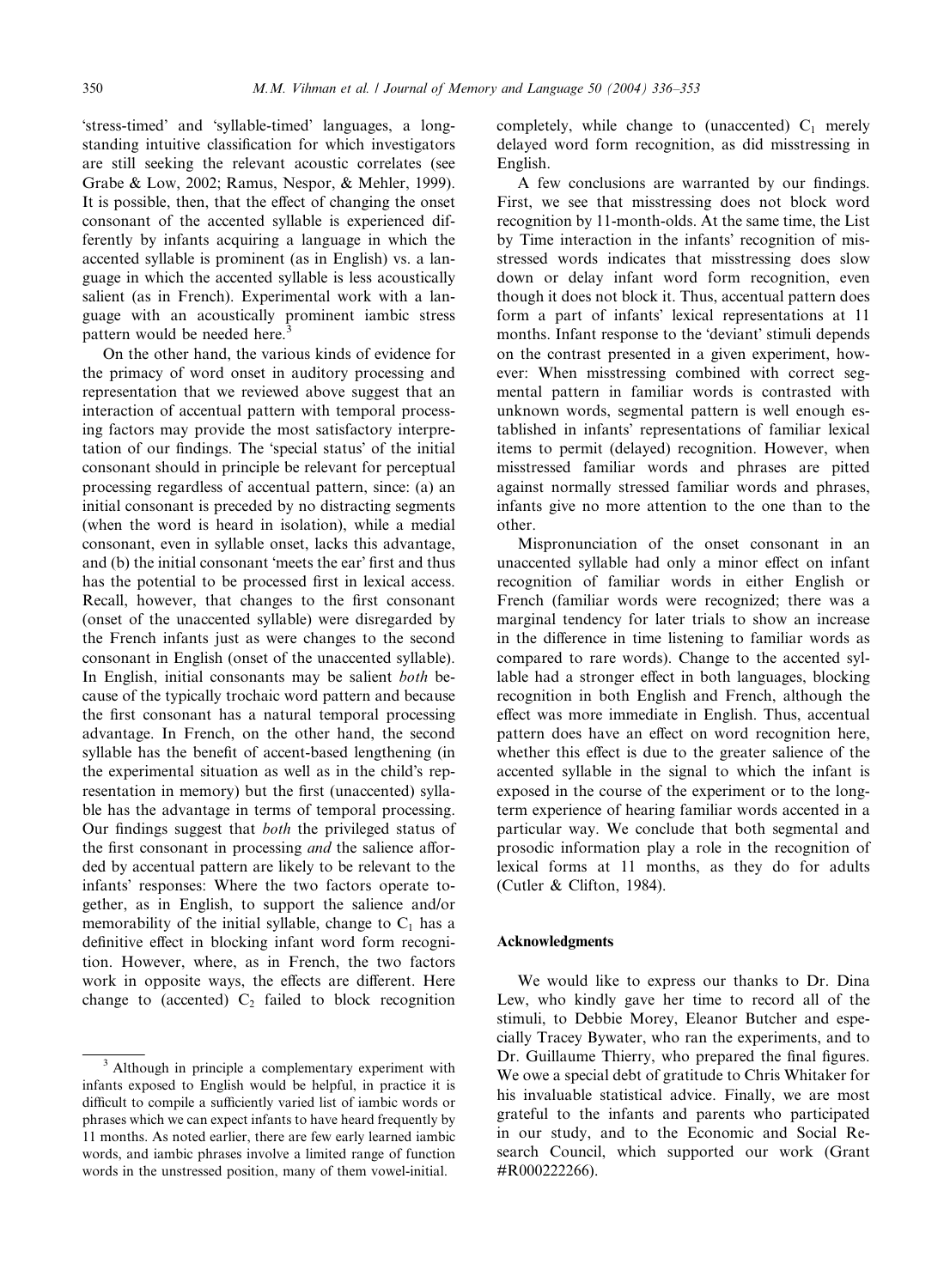# Appendix

| Comparison of F0, amplitude and duration between familiar and rare words and phrases (Experiment 1) |  |  |  |  |  |  |
|-----------------------------------------------------------------------------------------------------|--|--|--|--|--|--|
|-----------------------------------------------------------------------------------------------------|--|--|--|--|--|--|

|                   |            | Word tpe   | t Value, level of significance |
|-------------------|------------|------------|--------------------------------|
|                   | Familiar   | Rare       | (two-tailed)                   |
| F0 average (Hz)   | 169(7)     | 165(5)     | $t(22) = 1.12, p = .27$        |
| $F0$ min $(Hz)$   | 140(5)     | 144 $(7)$  | $t(22) = -1.85, p = .08$       |
| $F0$ max $(Hz)$   | 186(7)     | 197 (19)   | $t(22) = -1.84, p = .08$       |
| Amplitude (rms V) | 0.61(0.18) | 0.61(0.17) | $t(22) = 0.07, p = .95$        |
| Duration (ms)     | 562 (116)  | 578 (72)   | $t(22) = -0.43, p = .67$       |

Values in parentheses are SD.

Comparison of F0, amplitude and duration between altered familiar and altered rare words and phrases (Experiment 2)

|                   | Word type        |              | <i>t</i> Value, level of significance |
|-------------------|------------------|--------------|---------------------------------------|
|                   | Altered familiar | Altered rare | (two-tailed)                          |
| F0 average (Hz)   | 163(8)           | 165(5)       | $t(22) = -.69, p = .50$               |
| $F0$ min $(Hz)$   | 138(8)           | 139(4)       | $t(22) = -.35, p = .73$               |
| $F0$ max $(Hz)$   | 201(15)          | 202(12)      | $t(22) = -0.06, p = 0.95$             |
| Amplitude (rms V) | .60(0.01)        | .61(02)      | $t(22) = -.96, p = .35$               |
| Duration (ms)     | 631 (108)        | 603 (81)     | $t(22) = .73, p = .47$                |

Values in parentheses are SD.

l,

Comparison of F0, amplitude and duration between unaltered familiar and altered familiar words and phrases (Experiment 2)

|                   | Word type          |                  | <i>t</i> Value, level of significance |
|-------------------|--------------------|------------------|---------------------------------------|
|                   | Unaltered familiar | Altered familiar | (two-tailed)                          |
| F0 average (Hz)   | 166(6)             | 163(6)           | $t(22) = 1.10, p = .29$               |
| $F0$ min $(Hz)$   | 137(4)             | 137(9)           | $t(22) = -.18, p = .86$               |
| $F0$ max $(Hz)$   | 201(11)            | 203(11)          | $t(22) = -.63, p = .54$               |
| Amplitude (rms V) | .66(.18)           | .68(.11)         | $t(22) = -.29, p = .77$               |
| Duration (ms)     | 587 (128)          | 640 (106)        | $t(22) = -1.10, p = .28$              |

Values in parentheses are SD.

Comparison of F0, amplitude and duration between altered familiar and rare words (C1 change, Experiment 3)

|                   | Word type            |           | <i>t</i> Value, level of significance |
|-------------------|----------------------|-----------|---------------------------------------|
|                   | Familiar (C1 change) | Rare      | (two-tailed)                          |
| F0 average (Hz)   | 178(5)               | 178(7)    | $t(22) = .04, p = .97$                |
| $F0$ min $(Hz)$   | 151(5)               | 151(5)    | $t(22) = .07, p = .94$                |
| $F0$ max $(Hz)$   | 208(11)              | 212(12)   | $t(22) = .85, p = .41$                |
| Amplitude (rms V) | .70(0.03)            | .71(0.03) | $t(22) = -.17, p = .87$               |
| Duration (ms)     | 579 (83)             | 572 (81)  | $t(22) = -.20, p = .84$               |

Values in parentheses are SD.

|  | Comparison of F0, amplitude and duration between altered familiar and rare words (C2 change, Experiment 3) |  |  |  |  |  |  |
|--|------------------------------------------------------------------------------------------------------------|--|--|--|--|--|--|
|  |                                                                                                            |  |  |  |  |  |  |

|                   | Word type            |           | t Value, level of significance |
|-------------------|----------------------|-----------|--------------------------------|
|                   | Familiar (C2 change) | Rare      | (two-tailed)                   |
| F0 average (Hz)   | 178(5)               | 178(7)    | $t(22) = .07, p = .94$         |
| $F0$ min $(Hz)$   | 152(6)               | 151(5)    | $t(22) = -.15, p = .88$        |
| $F0$ max $(Hz)$   | 214(10)              | 212(12)   | $t(22) = .42, p = .68$         |
| Amplitude (rms V) | .71(0.01)            | .71(0.03) | $t(22) = -.66, p = .52$        |
| Duration (ms)     | 532 (78)             | 572 (81)  | $t(22) = 1.21, p = .24$        |

Values in parentheses are SD.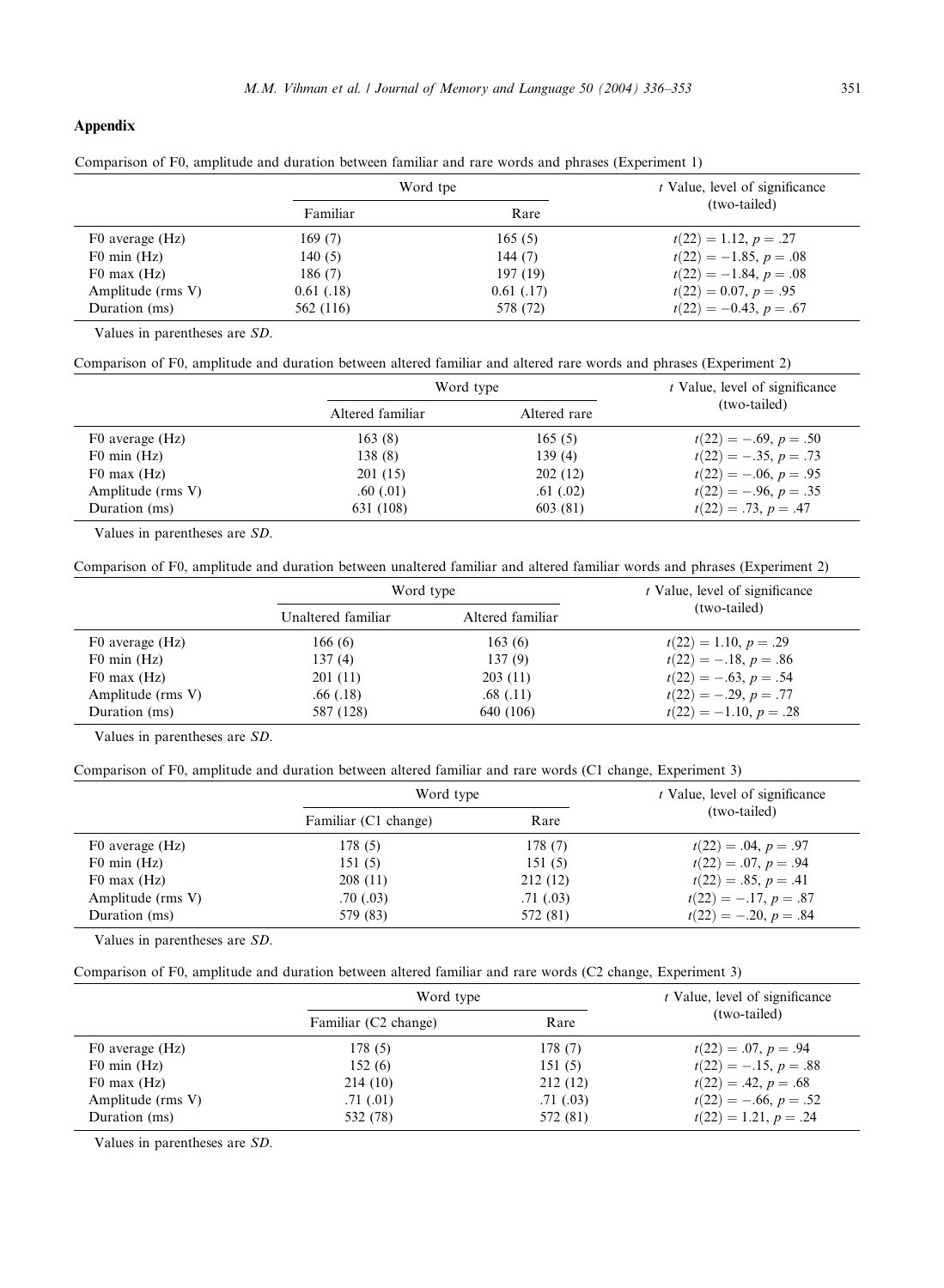#### References

- Allopena, P. D., Magnuson, J. S., & Tanenhaus, M. K. (1998). Tracking the time course of spoken word recognition using eye movements: Evidence for continuous mapping models. Journal of Memory and Language, 38, 419–439.
- Bailey, T. M., & Plunkett, K. (2002). Phonological specificity in early words. Cognitive Development, 17, 1265–1282.
- Best, C. T., McRoberts, G. W., LaFleur, R., & Silver-Isenstadt, J. (1995). Divergent developmental patterns for infants perception of two nonnative consonant contrasts. Infant Behavior and Development, 18, 339–350.
- de Boysson-Bardies, B., & Vihman, M. M. (1991). Adaptation to language: Evidence from babbling and first words in four languages. Language, 67, 297–319.
- Colombo, J., & Bundy, R. (1981). A method for the measurement of infant auditory selectivity. Infant Behavior and Development, 4, 219–233.
- Colombo, J., & Bundy, R. (1983). Infant response to auditory familiarity and novelty. Infant Behavior and Development, 6, 305–311.
- Cruttenden, A. (1986). Intonation. Cambridge: Cambridge University Press.
- Cutler, A., & Carter, D. M. (1987). The predominance of strong initial syllables in the English vocabulary. Computer Speech and Language, 2, 133–142.
- Cutler, A., & Clifton, C. (1984). Use of prosodic information in word recognition. In H. Bouma & D. G. Bouwhuis (Eds.), Attention and performance, X.: Control of language processes (pp. 183–196). Hillsdale, NJ: Erlbaum.
- Delattre, P. C. (1965). Comparing the phonetic features of English, French, German and Spanish. Heidelberg: Julius Groos Verlag.
- Dore, J., Franklin, M. B., Miller, R. T., & Ramer, A. L. H. (1976). Transitional phenomena in early language acquisition. Journal of Child Language, 3, 13–28.
- Fay, D., & Cutler, A. (1977). Malapropisms and the structure of the lexicon. Linguistic Inquiry, 8, 505–520.
- Ferguson, C. A. (1978). Learning to pronounce: The earliest stages of phonological development in the child. In F. D. Minifie & L. L. Lloyd (Eds.), Communicative and cognitive abilities—early behavioral assessment (pp. 273–297). Baltimore: University Park Press.
- Fernald, A. (1985). Four-month-old infants prefer to listen to Motherese. Infant Behavior and Development, 8, 181–195.
- Fowler, A. E. (1991). How early phonological development might set the stage for phonological awareness. In S. Brady & D. Shankweiler (Eds.), Phonological processes in literacy: A tribute to isabelle Y. Liberman (pp. 97–117). Hillsdale, NJ: Erlbaum.
- Francis, W. N., & Kucera, H. (1982). Frequency analysis of English usage. Boston: Houghton Mifflin Company.
- Frisch, S. (2000). Temporally organized lexical representations as phonological units. In M. B. Broe & J. B. Pierrehumbert (Eds.), Papers in laboratory phonology V: Acquisition and lexicon (pp. 283–298). Cambridge: Cambridge University Press.
- Goodman, M. B., & Juszcyk, P. W. (2000). The onset of sensitivity to internal syllable structure. In M. B. Broe & J. B. Pierrehumbert (Eds.), Papers in laboratory phonology V:

Acquisition and lexicon (pp. 228–239). Cambridge: Cambridge University Press.

- Grabe, E., & Low, E. L. (2002). Durational variability in speech and the rhythm class hypothesis. In N. Warner & C. Gussenhoven (Eds.), Papers in laboratory phonology 7 (pp. 515–546). Cambridge: CUP.
- Halle, P., & de Boysson-Bardies, B. (1994). Emergence of an early lexicon: Infants' recognition of words. Infant Behavior and Development, 17, 119–129.
- Halle, P., & de Boysson-Bardies, B. (1996). The format of representation of recognized words in infants' early receptive lexicon. Infant Behavior and Development, 19, 435–451.
- Hamilton, A., Plunkett, K., & Schafer, G. (2000). Infant vocabulary development assessed with a British CDI. Journal of Child Language, 27, 689–705.
- Hart, B. (1991). Input frequency and first words. First Language, 11, 289–300.
- Jusczyk, P. W. (1986). Toward a model of the development of speech perception. In J. S. Perkell & D. H. Klatt (Eds.), Invariance and variability in speech processes (pp. 1–19). Hillsdale, NJ: Erlbaum.
- Jusczyk, P. W. (1992). Developing phonological categories from the speech signal. In C. A. Ferguson, L. Menn, & C. Stoel-Gammon (Eds.), Phonological development: Models, research, implications(pp. 17–64). Timonium, MD: York Press.
- Jusczyk, P. W. (1997). The discovery of spoken language. Cambridge, MA: MIT Press.
- Jusczyk, P. W., & Aslin, R. N. (1995). Infants' detection of the sound patterns of words in fluent speech. Cognitive Psychology, 29, 1–23.
- Jusczyk, P. W., Cutler, A., & Redanz, N. J. (1993a). Infants preference for the predominant stress patterns of English words. Child Development, 64, 675–687.
- Jusczyk, P. W., Friederici, A. D., Wessels, J., Svenkerud, V. Y., & Jusczyk, A. M. (1993b). Infants sensitivity to the sound patterns of native language words. Journal of Memory and Language, 32, 402–420.
- Jusczyk, P. W., Goodman, M. B., & Baumann, A. (1999). Ninemonth-olds' attention to sound similarities in syllables. Journal of Memory and Language, 40, 62–82.
- Jusczyk, P. W., Luce, P. A., & Charles-Luce, J. (1994). Infants sensitivity to phonotactic patterns in the native language. Journal of Memory and Language, 33, 630–645.
- Lalonde, C. E., & Werker, J. F. (1995). Cognitive influences on cross-language speech perception in infancy. Infant Behavior and Development, 18, 459–475.
- Macken, M. A. (1979). Developmental reorganization of phonology: A hierarchy of basic units of acquisition.Lingua, 49, 11–49.
- Marslen-Wilson, W. D. (1987). Functional parallelism in spoken word-recognition. In U. H. Frauenfelder & L. K. Tyler (Eds.), Spoken word recognition (pp. 71–102). Amsterdam: Elsevier.
- Marslen-Wilson, W. D., & Tyler, L. K. (1978). Processing interactions and lexical access during word recognition in continuous speech. Cognitive Psychology, 10, 29–63.
- Mattys, S. L., Jusczyk, P. W., Luce, P. A., & Morgan, J. L. (1999). Phonotactic and prosodic effects on word segmentation in infants. Cognitive Psychology, 38, 465–494.
- Mattys, S., & Samuel, A. G. (2000). Implications of stresspattern differences in spoken-word recognition. Journal of Memory and Language, 42, 571–596.